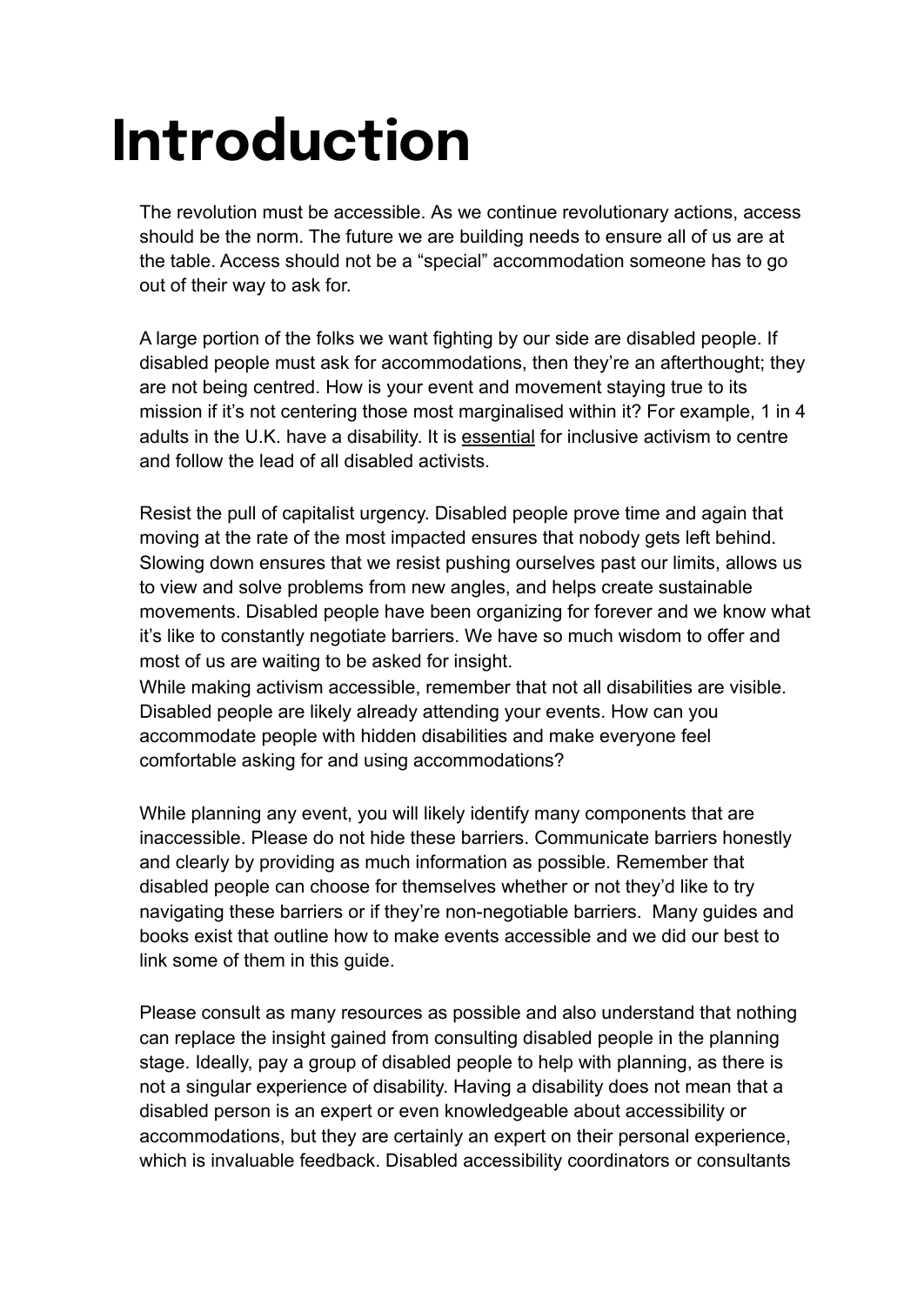are equipped to advise on a wide array of disability experiences and how to accommodate them.

Our practice of accessibility and foundation of Disability Justice is deeply indebted to all the Black, brown, queer and trans leaders we have come across. We are grateful to the elders, mentors, and leaders who came before us and credit them with the framework that our work is built upon.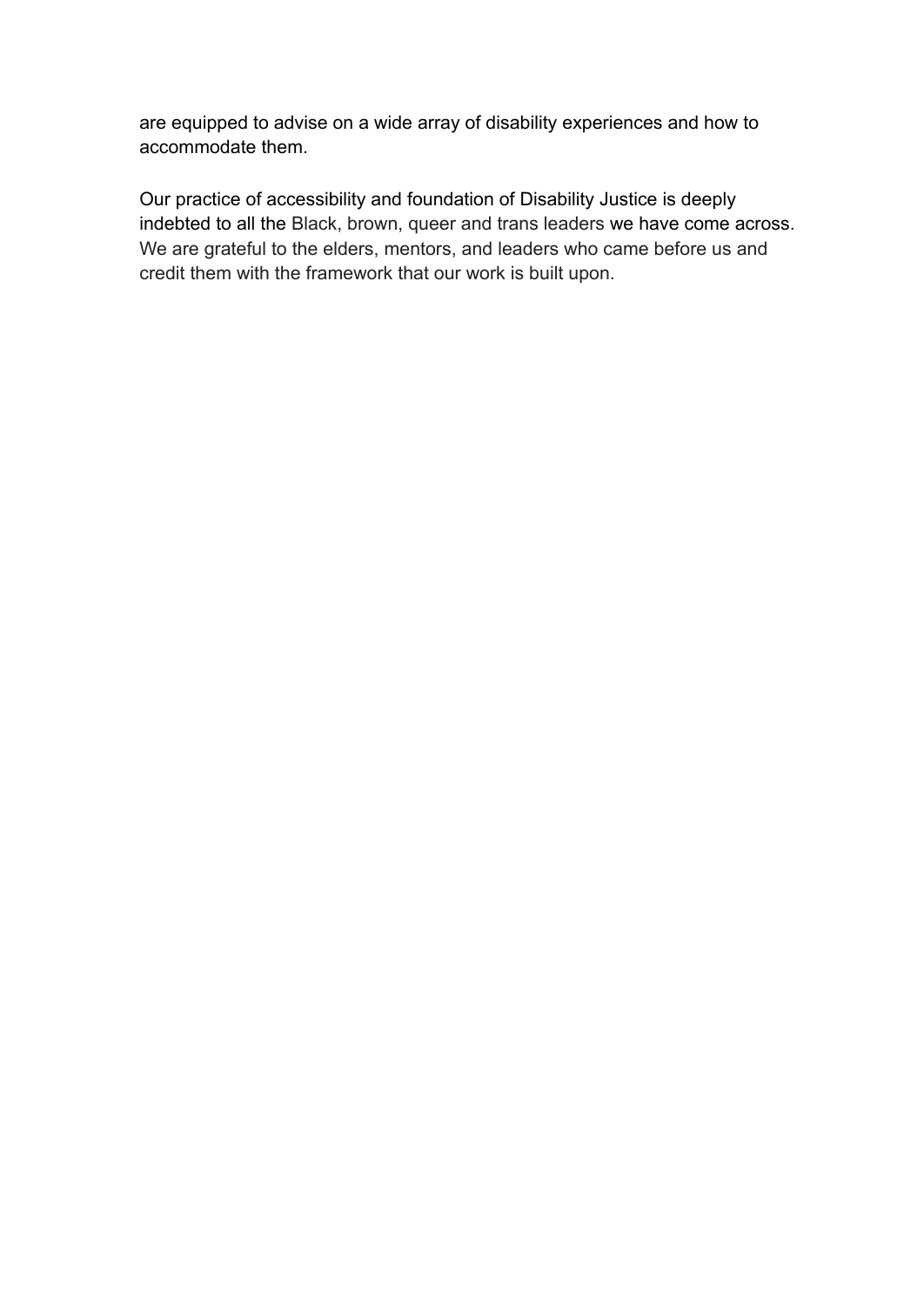# **Ways to Participate Beyond the Streets**

There are many reasons why disabled people may be unable to attend organised events, even with the most expansive accommodation plans in place. Exposure anxiety, agoraphobia, chemical and/or scent sensitivities, sensory sensitivities, bathroom schedules, lack of transportation, being a disabled caregiver, and histories of inaccessibility and the trauma that it holds are just a few reasons why people either choose or are forced to not attend. Most urgently, the threat of COVID-19 and other disabling events since 2020, like police violence, create valid reluctance and inability to attend. Disabled leaders provide us with a rich history of ideas on how to participate and lead the revolution from our sickbeds and confines of home, hospitals, care facilities, and institutions. Contemporary disabled activists continue to radically pave the way in regards to innovative ways to participate.

Organisers must meet the conflicting access needs of disabled people by offering multiple ways to participate, banishing the ableist notion that "pounding the pavement" is the most valuable form of activism and dismantling hierarchies of participation. We all must constantly remind and affirm that existing is a crucial part of activism and that "doing" is not a prerequisite to be in community.

We wish to reiterate several of these ideas and offer a few more of our own. Below are some roles that disabled people may want to take on in lieu of attending a live event.

*Please remember that having alternative roles is not an excuse for your event to be inaccessible. Please remember that disabled does not mean access to more time; if anything, the disabled experience of time is often limited due to planning and attending to medical needs and appointments, being unable to do anything during flare ups, and barriers to completing tasks. Please consider that many events can be digital and prioritise virtual events to include more disabled people.*

#### **Roles that \*some\* disabled folks might want to take on in lieu of attending a live event:**

- 1. Amplify the event (if appropriate/safe)
- 2. Be an emergency contact
- 3. Be in charge of ordering, organising, labelling, and packing supplies for Street Medic teams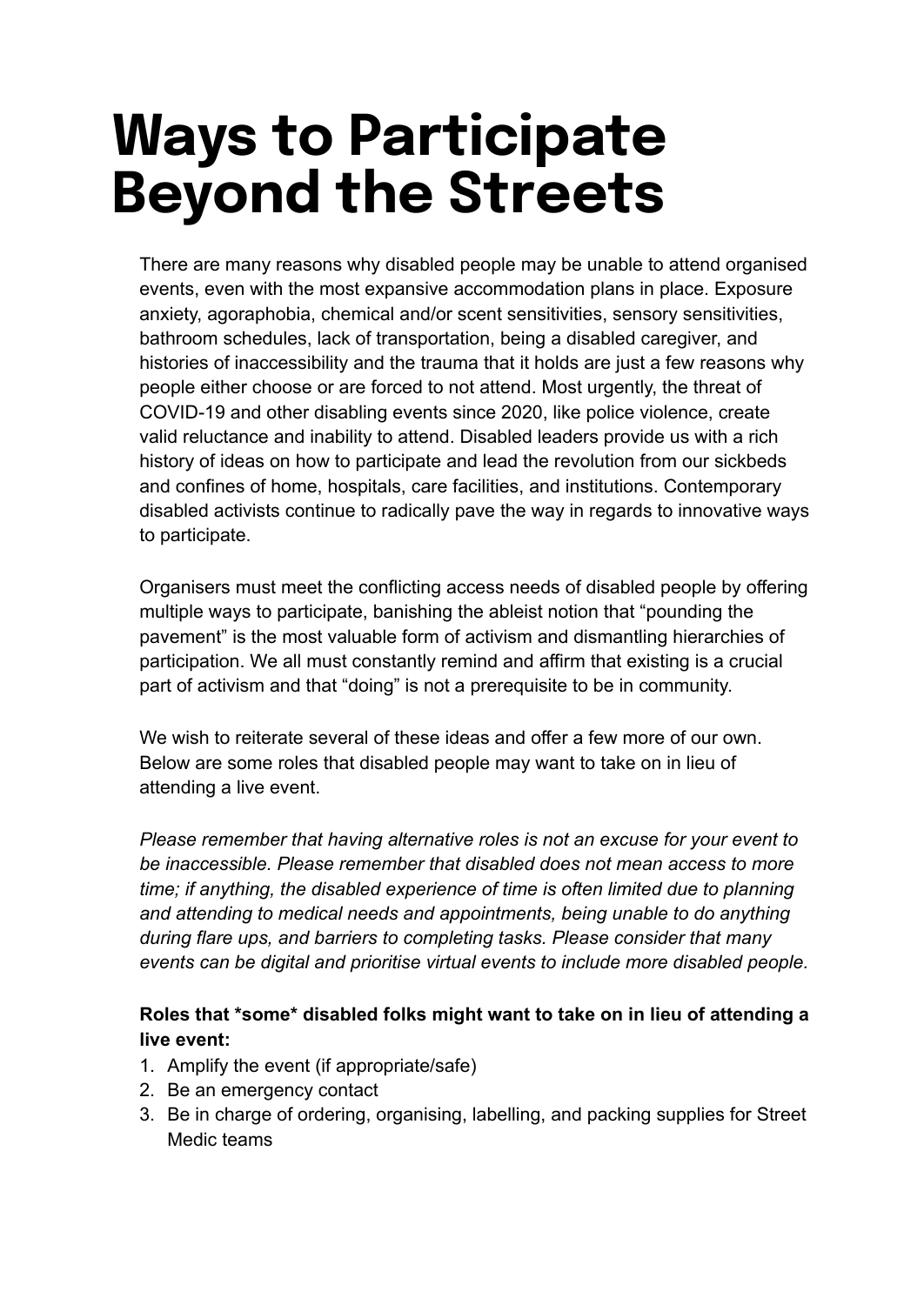- 4. Collect, upload, and organise archive documentation including photos, videos, transcripts, and tangible archives like posters and zines
- 5. Cook pre/post-protest meals or prepare medicines/tinctures
- 6. Create art, write copy, or proofread posts for social media
- 7. Create posters for people to use at events. We especially love using the [#BlackDisabledLivesMatter graphics](https://jenwhitejohnson.com/) by disabled artist-activist Jen White Johnson.
- 8. Create social stories or social experience narratives (guides with text and photos to help people preview an event or experience) to help people know what to expect during an event. These serve as resources that offer visual and written descriptions of event processes and help with previewing. We'd love to expand this guide to include a social story for different activism-related activities, so please be in touch if you'd like to create one!
- 9. Create the event playlist
- 10.Fundraise. Even setting up a ko-fi.com request button on your Instagram stories and then requesting small amounts from followers to eliminate steps on their end goes a long way!
- 11. Offer space for resting/care/spirituality
- 12.Organise letter writing campaigns, especially for kin and comrades in prison to update them on an event, action, or effort
- 13.Plan events/protests (even if they can't be at them)
- 14.Plan Twitter storms and other social media actions
- 15.Provide access support (see more on this in the "Before the Event" section)
- 16.Provide audio descriptions
- 17.Provide audits of plans
- 18.Provide childcare
- 19.Provide IT support
- 20.Research and create signage that shows all ingredients in food and drinks provided at an event
- 21.Send messages asking your favorite news sources to make their content accessible
- 22.Speak at events/protests (even if they can't be at them). For more, see the hybrid event model section.
- 23.Translate documents
- 24.Write and distribute scripts for phone calls, important conversations, etc.
- 25.Write content warnings
- 26.Write plain language guides to policy, legislation, or plans
- 27.Write scripts, run-of-show plans, and AV cues for events
- 28.Write summaries of theory, articles, books, documentaries, etc.
- 29.Write transcriptions, alt text, image descriptions, and add closed captions to media taken by street journalists in real-time or post-event

# *Have more ideas? Feel free to let us know (add: Email; phone; feedback form)!*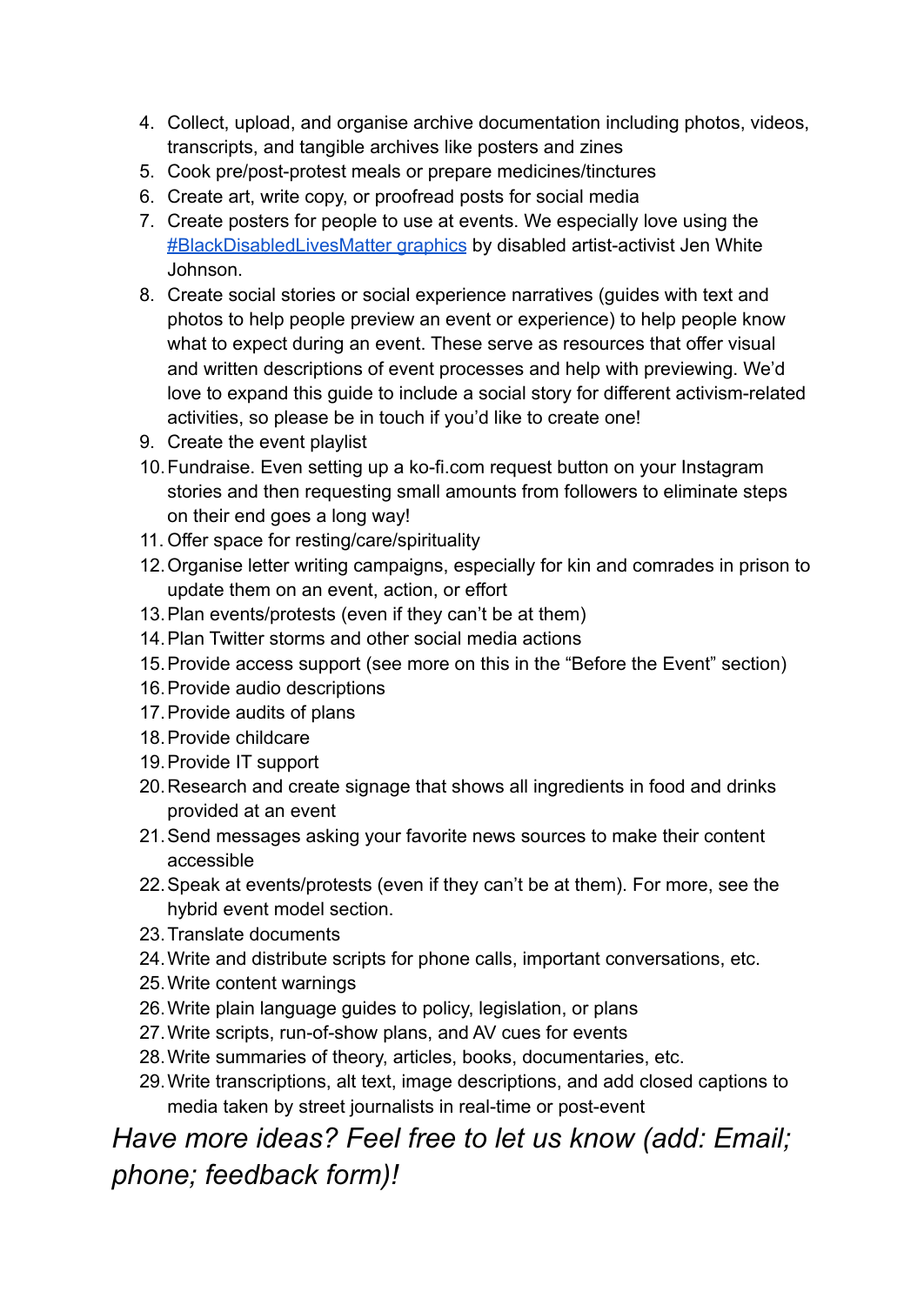# **Before the Event**

As people committed to accessibility know, inclusion takes time and care. If you're new to offering accessibility or planning through the lens of disability inclusion, welcome! We recommend doing serious capacity analysis before committing to offering accommodations, as a half-hearted or lax approach to accessibility can be hurtful and potentially dangerous. As a strategy, groups may choose to commit to adding one or two accommodations at every event, as to build a practice of accessibility and as to allow room for analysis, tweaking, and implementing feedback. If possible, we recommend having an entire team dedicated to accessibility for effectiveness and sustainability purposes. Of course, there should be disability leadership within this team.

Remember that accessibility is a practice of trust and providing consistent accommodations over time will grow disabled participation. Disabled people are tired and often spiritually/physically/emotionally hurt by being treated as testers or afterthoughts, so again, gain the trust of disabled people through consistency, quality, and openness to feedback.

# **Resources**

[Writing Good Accessibility Information by Ellen Murray:](https://ellenfromnowon.co.uk/wp-content/uploads/2017/12/WritingGoodAccessibilityInformation.pdf) "A guide to making your work, campaigning, and communities accessible for disabled people." Not only does this guide offer advice on writing access statements for promotional materials, it also offers easily digestible information on the following: getting to an event; seating; quiet spaces; facilities; Access for d/Deaf, hard of hearing and sound sensitive people; access for blind, visually impaired and light-sensitive people; access for Autistic, mentally ill and otherwise neurodivergent people; food and drink; and signage and wayfinding.

[From the awesome #AccessIsLove team, "There is so much more people can do](https://www.disabilityintersectionalitysummit.com/places-to-start) [when it comes to accessibility. These are just a handful of basic suggestions we](https://www.disabilityintersectionalitysummit.com/places-to-start) [offer as a place to start. Access should be a collective responsibility, instead of](https://www.disabilityintersectionalitysummit.com/places-to-start) [the sole responsibility of it being placed on just one or two individuals. It is all of](https://www.disabilityintersectionalitysummit.com/places-to-start) [our responsibility to think about and help create accessible spaces and](https://www.disabilityintersectionalitysummit.com/places-to-start) [community. This is not about everything being 100% accessible to everyone, but](https://www.disabilityintersectionalitysummit.com/places-to-start) [rather centering access as a core part of the way that we want to live in the world](https://www.disabilityintersectionalitysummit.com/places-to-start) [together--as a core part of our liberation."](https://www.disabilityintersectionalitysummit.com/places-to-start)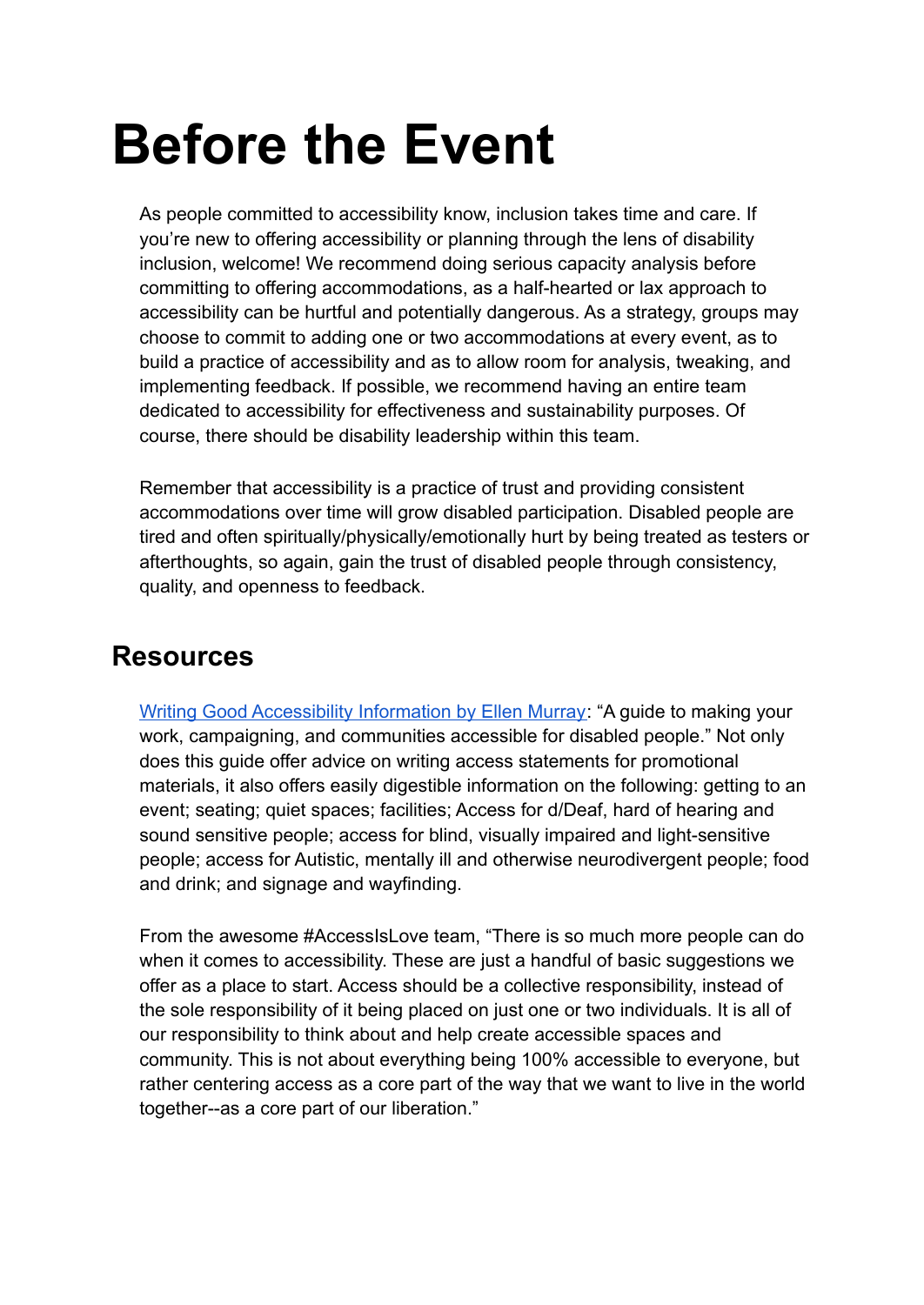# **EDIT/Update**

[Accessible Activism Lending Library:](https://docs.google.com/document/d/17_9V9pkKAYpCEgluid05CA9_5x7uFmsIILiHBjp_g-w/edit?usp=sharing) We propose that communities are primed to create lending libraries of accommodational items in order to make events and event spaces more accessible. This brief document provides a list of suggested supplies, ideas on how to collect the supplies, and a few ideas on how to effectively run a lending library.

# **A Note On Preventing Burnout and Creating Movement Longevity**

Many resources exist on how to overcome burnout after activists and organisers reach a point of shut-down or exhaustion. We posit that more strategies must be in place to prevent burnout from occurring in the first place. While this is a sector that needs more collective focus, we offer a few resources in the section at the end of this document and suggest the following:

- 1. Set reasonable expectations and learn how to create long-term visioning and planning.
- 2. Hold space for creating boundaries and celebrate when members of your community exert boundaries.
- 3. Create systems of accountability.
- 4. Start from scratch when necessary, but understand that blueprints for organising exist in abundance.
- 5. [Learn how to apologise](https://leavingevidence.wordpress.com/2019/12/18/how-to-give-a-good-apology-part-1-the-four-parts-of-accountability/) and embrace generative conflict.
- 6. Do not hoard information, power, leadership, or keys to success. Create accessible information sharing that a group can access and prioritise record keeping and note taking so that new members can fill-in, catch up, and seek out the information and resources they need. For example, groups should know how to safely access passwords and groups should prioritise creating role descriptions with resource lists and how-to guides.
- 7. Value lateral leadership models instead of hierarchical leadership models.
- 8. Learn how to identify signs of what burnout looks like for you and come up with a plan on how you'll accommodate and address it. Burnout can look or feel like the following: anger, anxiety, brain fog, difficulty communicating, disappointment, fatigue, going nonverbal, guilt, illness, insomnia, irritability, isolation, lack of motivation, numbness, pessimism, physical pain, sadness, shame, symptom flareup, visible signs of flareup like hives. We realise that this [Ways to start: Creating Access from #AccessIsLove](https://www.disabilityintersectionalitysummit.com/places-to-start) list may look and feel very similar to your "normal" when it comes to living with chronic illness and/or disability.
- 9. Create opportunities for community-building that are fun, rejuvenating, and restorative. We must advocate towards COVID-safe social opportunities that are highly socially distanced or virtual so that disabled people don't feel further isolation by missing out on social events. Prioritising bonding activities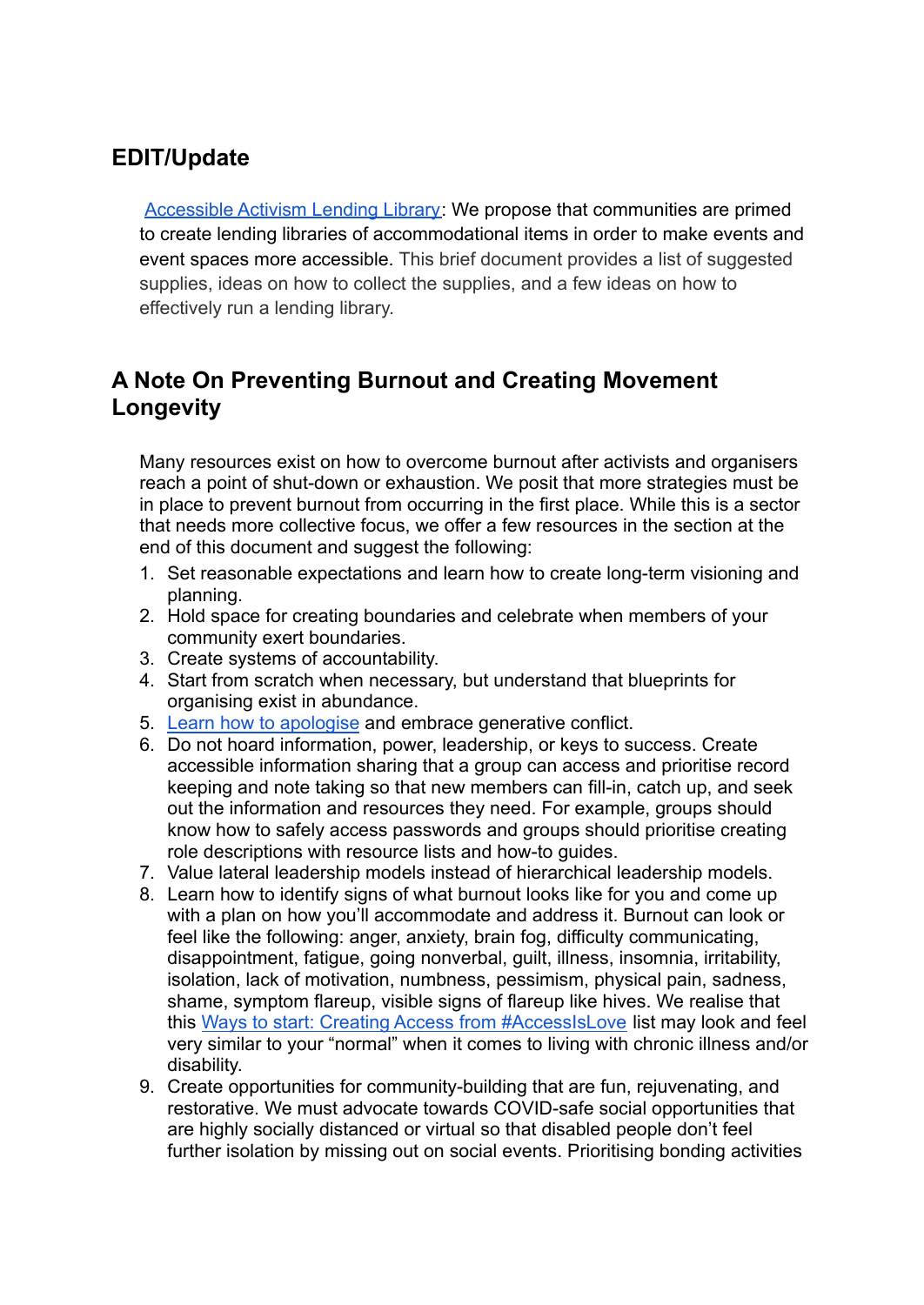that happen in-person during a dangerous respiratory pandemic is, unfortunately, ableist.

10.Protect and honour taking breaks. If someone announces a break, celebrate their assertion and honour their wellness by respecting their boundaries.

# **Before the Event - for Event Planners & Organisers.** *Major Components of Planning an Accessible Event.*

- 1. Timeliness
- a) Spontaneous actions are often unsafe and especially inaccessible for disabled people.
- b) Consider that disabled people have to arrange some or all of the following. i) Transportation: Many disabled people don't have access to or are unable to provide personal transportation, much of public transportation is inaccessible due to conflicting access needs and infrastructure inadequacies, and rideshares often discriminate against disabled people. Not only that, but many disabled people must plan routes and research parking, paths of travel, and infrastructure barriers. It takes a good deal of time to plan, schedule, and secure reliable and safe transportation.

ii) Energy allocation: A hidden part of disability is that many of us must rest heavily before and after events in order to attend. This is often scheduled and another reason why we are often unable to spontaneously participate, or participate with short notice.

iii) Care work: Disabled people are caregivers and disabled people receive care from caregivers. This is a commitment and need that requires a financial investment. Disabled people need time to find people to cover their own care work, whether it's being given or received.

iv) Medical planning: Many disabled people can't rely on services that offer non-disabled people ease such as fast food, so consider that disabled people spend more time planning and preparing food. Many disabled people often have to plan medical care around events they'd like to attend and many people often schedule "maintenance" medical appointments after attending events to help them recover.

v) With this in mind, it's best to offer as much head's up as possible before an event so that disabled people and their care teams can effectively plan. If possible, we recommend offering two weeks advance notice at minimum. vi) Not all events and actions offer the luxury of time. Still include disabled people in invitations to and planning of spontaneous and urgent events/actions.

vii) Most importantly, offering ample time between the announcement of an event and the event itself gives people room to request accommodations and for access teams to enact those accommodations. Accessibility offered at the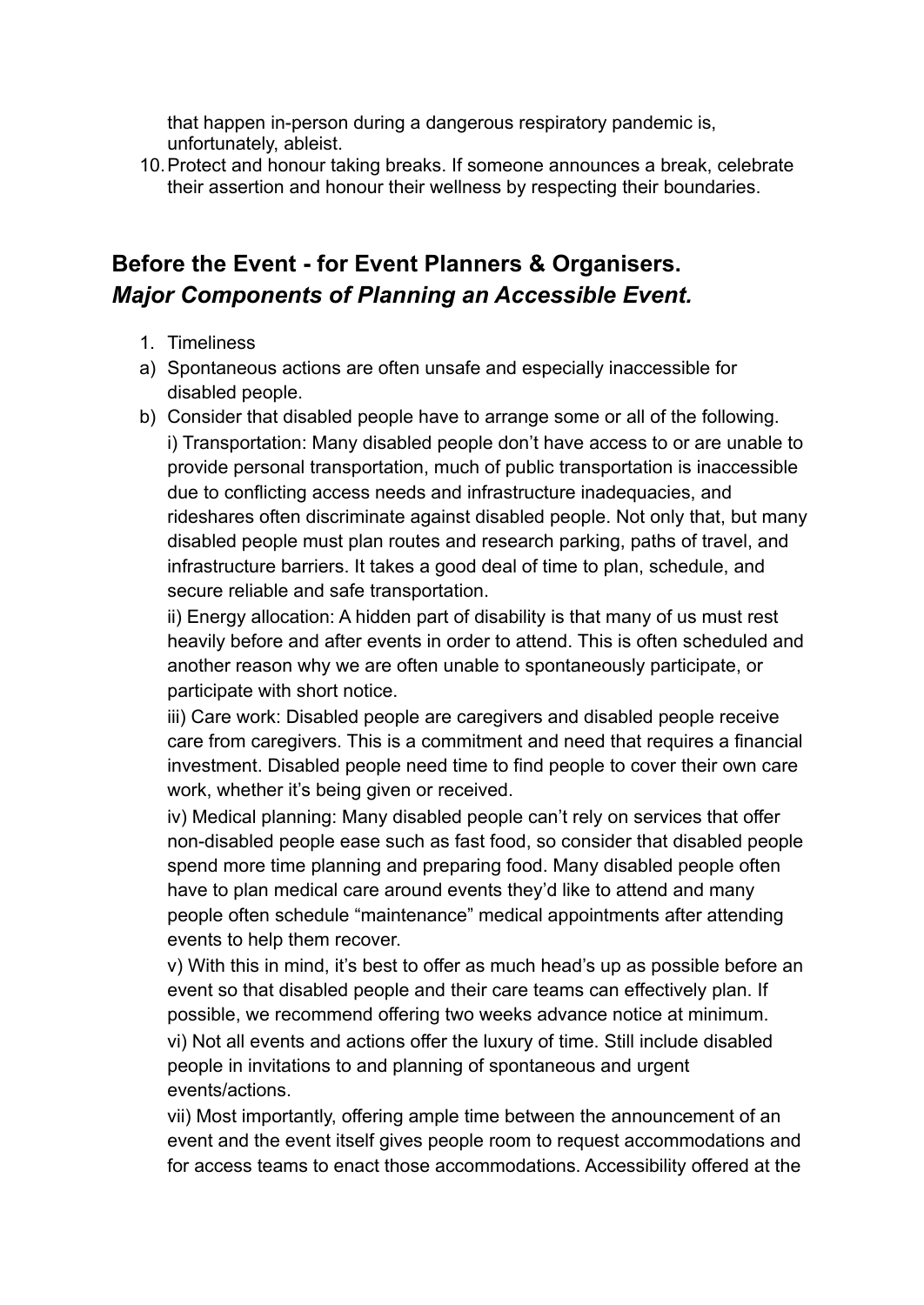last-minute is certainly doable, but quite often stressful and may make for a tough experience.

- 2. Location
- a) Many resources exist that help organisers analyse a space for accessibility. We strongly recommend that full location evaluations be done before choosing a location for an event.
- 3. Infrastructure
- a) Rent and place ramps.
- b) Ensure that elevators work and if they don't, relocate.
- c) When renting platforms and stages, rent ramps to go with them. Always have a ramp available, even if nobody requests it.
- d) Create more accessible parking spaces and safe drop-off spaces by using water- dissolvable chalk paint, traffic cones, and printable signs. Be sure to have people designated to this area to help facilitate rogue parking.
- e) Place way-finding signage.
- f) Designate accessible seating that is not blocked or trapped by standing people. Choose chairs that can accommodate weight and size. Space chairs with ample room to travel between rows and stretch legs out.
- g) If the event is taking place somewhere with difficult terrain such as tall grass, sand, cobblestone, brick, broken concrete, or other uneven surfaces, consider creating a rogue accessible pathway using plywood or similar.
- h) If the event is taking place during inclement weather, place large umbrellas, tents, heaters, or fans and the like. As a reminder, inclement weather is not the prerequisite for providing these accommodations! Many disabilities render people sensitive to temperature and exposure, so always having shade and heating/cooling available is a standard accommodation.
- i) Rent wheelchair accessible portable toilets and place them properly.
	- Position portable toilets on flat surfaces with easy entry, i.e. do not place them against a curb so that people have to step up to get inside.
	- Position portable toilets in a place that has a large, clear, barrier free space in front of it so that wheelchair users can enter and exit with ease.
- j) Post signs on the accessible portable toilets that let people know their use should be prioritised for disabled people.
- k) Sound amplification

a) Rent and place speakers throughout the event space. Test them to make sure there is no painful feedback, fuzz, or reverberation.

b) Rent and place mics that are adjustable so that people can use them hands-free.

l) Designate spaces

a) Smoking spaces far away from people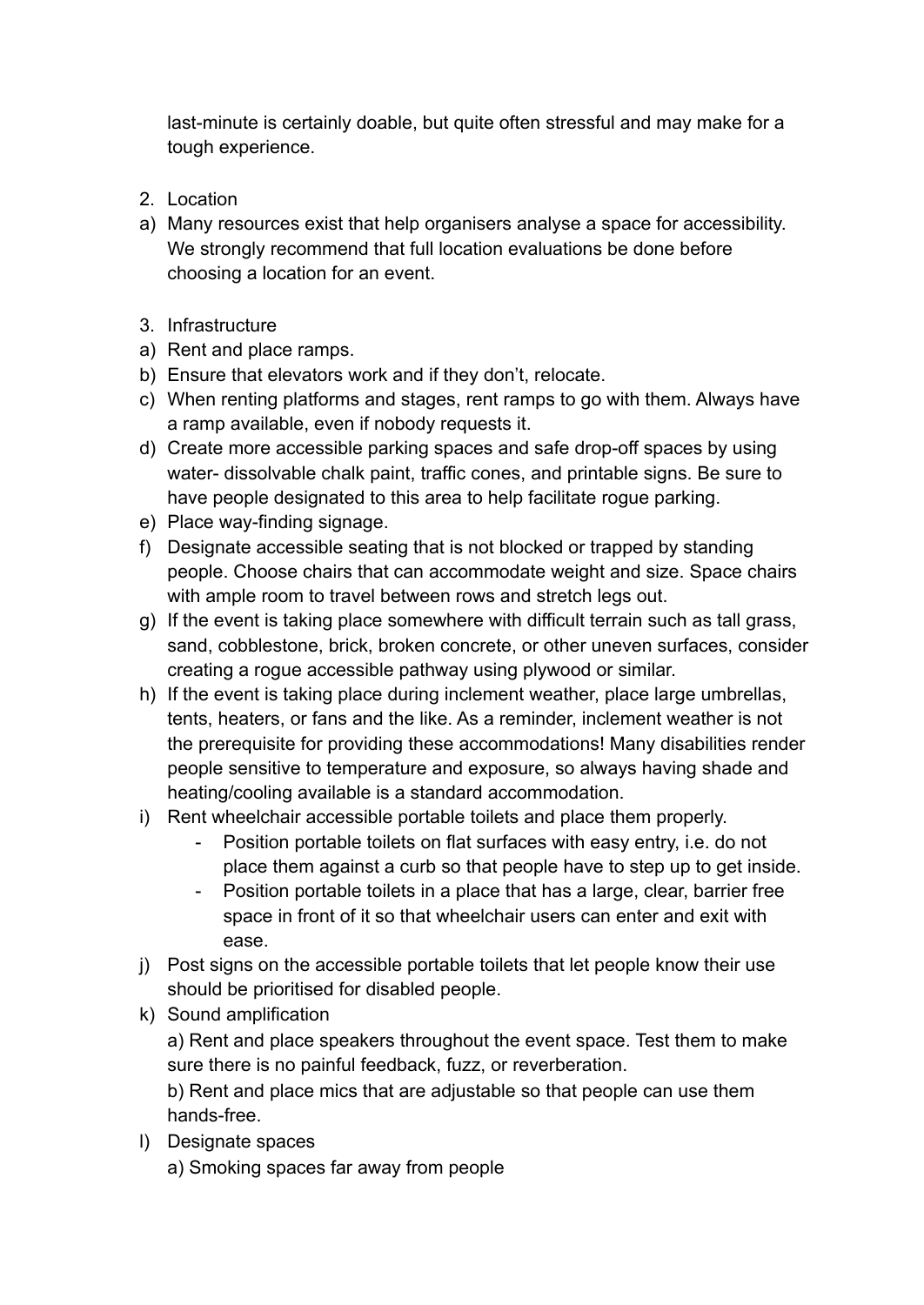- b) Scent-free spaces if a fully scent-free environment is not possible
- c) Quiet spaces
- d) Medical spaces
- e) Cool-off/heat-up spaces
- f) Optional nursing spaces

g) Meaningful engagement spaces for people who may be unable to fully participate, like viewing spaces for people unable to march h) Accessible seating

- 3.. Collaborations
	- a) Include disabled people as speakers, leaders, and prominent decision makers. Remember #DisabilityTooWhite and strive to platform disabled people that aren't white and straight, as that is who currently takes up the most space in the disability community.
	- b) Ensure that any nondisabled speakers evaluate and edit their performances or speeches to be inclusive of and sensitive to disability.
- 4. Materials
	- a) If there are print materials, consider offering them in large print, braille, audio, and digital.

#### 5. Communications

- a) Eliminate [ableist language](https://www.autistichoya.com/p/ableist-words-and-terms-to-avoid.html)
- b) If your group, organisation, or event has an inclusion statement, be sure to include disability. Remember that simply listing disability doesn't actively dismantle ableism and there must be action paired with recognition.
- c) If the event has promotional materials, consider depicting disability on it. We love visual representations of our diverse disability experiences that aren't paternalistic or tokenizing. Work with disable people to make sure you get representation right! Again, remember to avoid depicting #DisabilityTooWhite!
- d) Write access information for promotional materials. Again, we recommend [this](https://ellenfromnowon.co.uk/wp-content/uploads/2017/12/WritingGoodAccessibilityInformation.pdf) [guide](https://ellenfromnowon.co.uk/wp-content/uploads/2017/12/WritingGoodAccessibilityInformation.pdf).
- e) Write access guides for events to be distributed via as many communication pathways as possible.
- f) Offer image descriptions for all images/graphics.
- g) Create accessible press, social media, and other promotional material. Just because something is published digitally does not mean that it's accessible. Here's an inexhaustive list of things to research and implement to produce accessible media.
- h) Video access: Accurate caption, audio descriptions, video descriptions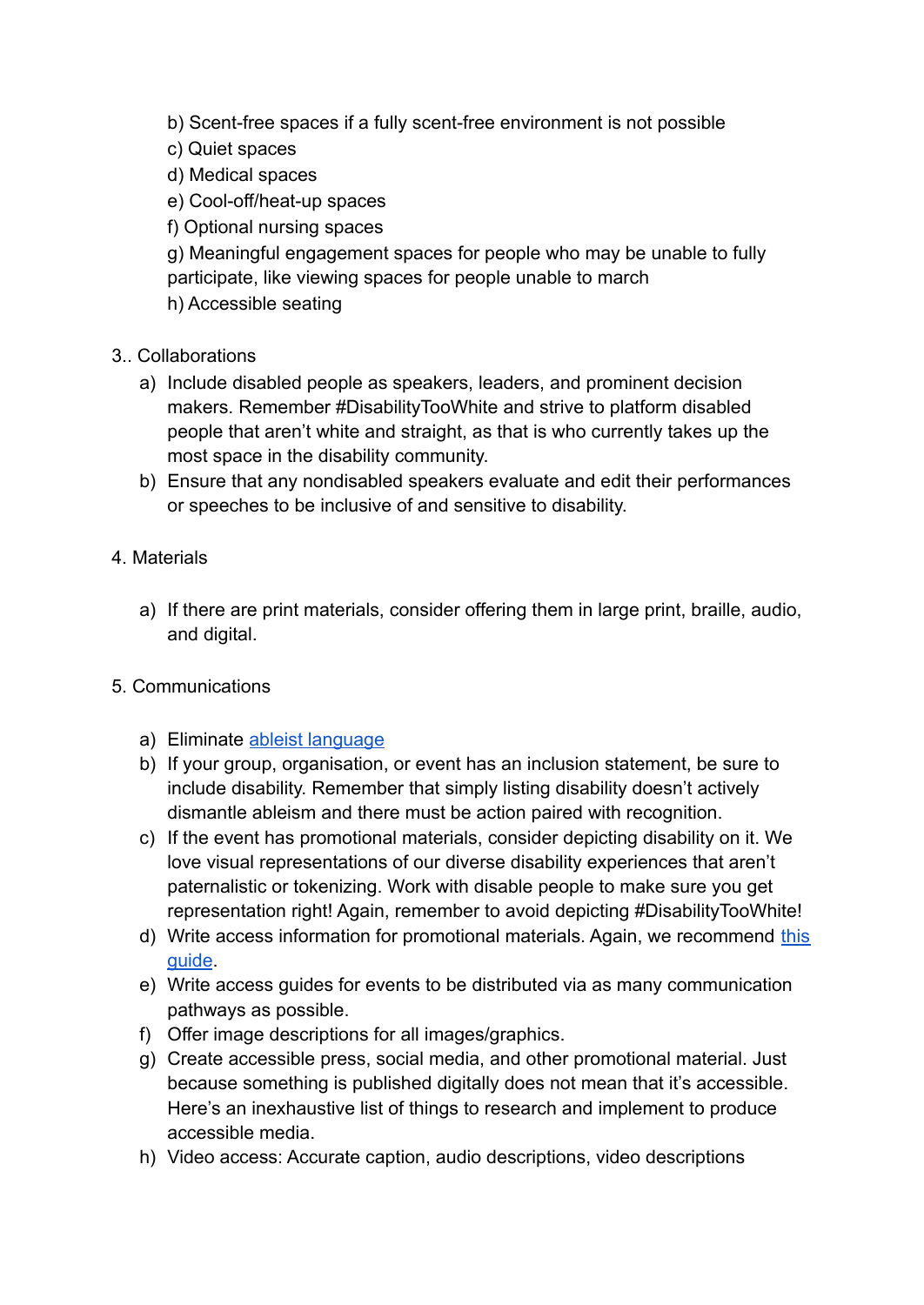- i) Website access: Create websites that meet WCAG standards or better. Do not use plug-ins that claim to increase accessibility because they often cause more problems than solutions. Alt text, test screen reader compatibility, check contrast, use legible fonts, etc.
- j) PDF/Document access: Make it keyboard navigable, make it searchable, alt text, test screen reader compatibility, check contrast, use legible fonts, etc.
- k) Twitter access: Alt text, describe GIFs, post accessible videos that have audio descriptions and captioning or provide your own as a thread, #CamelCaseHashtags
- l) Instagram: Alt text, image descriptions, video closed captions, add captions to stories using the text feature or Apps, don't use GIFs that flash more than three frames per second, avoid using jarring or disorienting filters, #CamelCaseHashtags
- m) Create and share a photography policy.

i) Consider publishing a photography policy, designating an area for photos and videos, and announcing the photography policy beforehand.

ii) Many disabled people are uncomfortable being photographed or videographed because they fear being tokenized or surveilled. Disabled people may fear that their state support could be taken away if they are photographed or filmed during an action. With this knowledge, decide on whether or not photography is allowed and by whom and make sure people attending the event know the policy. iii) Consider that abuse of disabled people at the hands of police should be filmed for evidence and create a safety plan surrounding that possibility. Of course, the first step before documentation should be aid and de-escalation.

iv) *Please remember that the state has used photos of actions posted to social media to target activists after events. Please remember that this especially impacts multiply marginalised and posting photos is a huge safety issue.*

v) Release Access Info: Write an Access Note or Access Guide and distribute it widely before an event. Access info should include as much information as possible and may outline the following:

#### 6. Route

- a) Parking: Access, Free/Paid (coins/card), path from parking to event
- b) Type of Street: smooth pavement, uneven pavement, loose gravel, brick, inclines, hills, debris, dirt, shaded, exposed, etc.
- c) Are there designated sidewalks? Ramps and curb cuts? Barriers on sidewalks like restaurant seating, cracks, uneven pavement, tree routes, snow, leaves?
- d) Wayfinding: Tactile, visible, easy-to-miss, size, height of signs, language of signs, material of signs (are they hard to see because of reflectiveness, etc)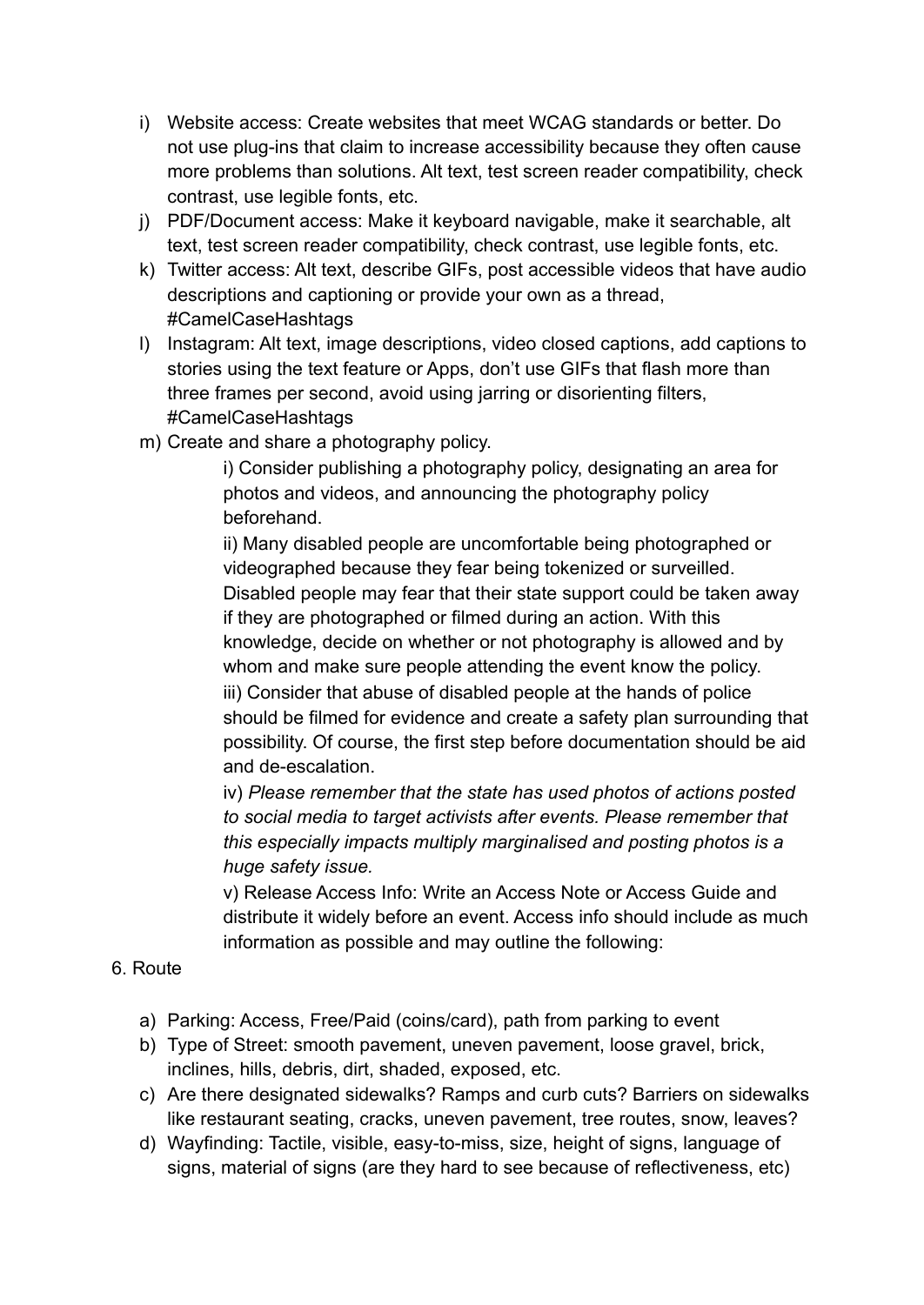- e) Public transportation
- f) Provide information on all public transport available, including the distance one must travel between public transportation stops and the event location.
- g) If possible, provide fund reimbursement for transportation and try to make this process as simple as possible by not asking for receipts or offering reimbursement rounded up to the nearest dollar as to avoid clunky change.
- 7. Bathroom and Water Access Info
	- a) Bathroom Information
		- i) Single-person or stalls?
		- ii) Type of stalls?
		- iii) Changing tables available (child and adult)?
		- iv) Trash cans available? Location of trash cans?
		- v) Types of hand drying options available?
		- vi) Are bathrooms gendered?
		- v) Consider making bathrooms non-gendered for events using [Ellen Murray's](https://ellenfromnowon.co.uk/accessible/) [Gender Neutral Toilet Signage Kit](https://ellenfromnowon.co.uk/accessible/).
	- b) Water information
		- i) Water available?
		- ii) Types of fountains available? Height of fountains?
		- iii) Cups and plastic straws available?
- 8. Sensory Info
	- a) Type of lighting?
	- b) Type of sound?
	- c) Fidget toys available?
	- d) Quiet space available?
- 9. What supports are offered?
	- a) Will there be interpreters? (ASL and/or other languages)
	- b) Communication access real-time translation (CART): aka open captioning, real-time stenography, or real-time captioning.

i) Converts speech to text, most often displayed on screens ii) There are many advantages to having CART. It's great for people who missed a part of programming and need to look back at the captioning to catch up. It's great for people who learn best through multimodal forms of information sharing. It offers a historical document that once completed can be referenced later for any number of needs.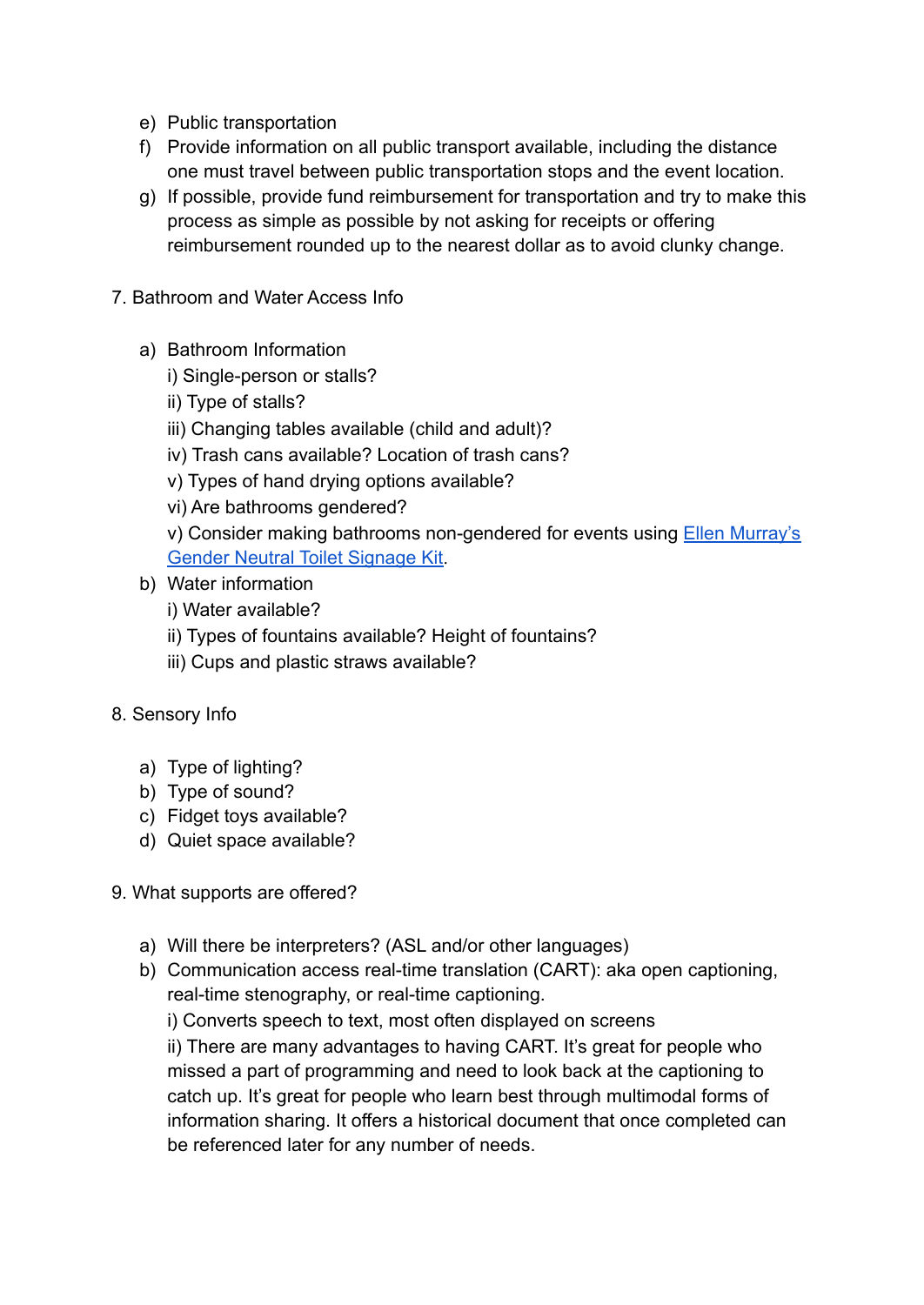iii) Remember that CART is not a translator feature! If you are presenting in multiple languages, you need that many CART providers in corresponding languages.

c) Will there be caregivers?

i) If possible, release their information and credentials and establish a way for disabled people to communicate with caregivers before the event. ii) Outline exactly what care will be offered (changing, bathroom support, feeding, etc).

d) Will there be childcare?

i) If possible, release the names and photos of caregivers to prepare young people for the event. If possible, preview the types of toys, games, or activities that will be available. A social story or access guide would be helpful for kids.

e) Will the lodging be accessible?

i) If the event is expecting people from out of town, offer information on accessible hotel options and housing. Remember, just because a hotel markets itself as accessible doesn't mean that the space will properly built with ADA requirements. If possible, preview lodging spaces and have photos available for people to look at ahead of making reservations and travelling.

f) What is the schedule?

i) Release the schedule early, post the schedule prominently, and build in ample break and transition time.

ii) Remind people that the schedule may change so that we can move at an accessible rate and make sure everyone's needs are met.

#### 10. Safety

- a) What training have the event organisers taken? Deescalation? Naloxone administration? Crisis intervention? CPR? First aid? How can people seek out those services? Will helpers have identification so people know how to spot them when in need?
- b) What is the fire evacuation route, especially for people who use mobility aids? Is there a tornado shelter and does it require navigating stairs? Who will be able to help with physical evacuations? Will pathways be cleared in the event of snow, ice, or wet leaves? If not, will the event be rescheduled or moved to virtual?
- c) We strongly advocate for never calling or involving the police. However, that isn't always possible, especially if they show up on their own accord. Being honest about the possibility of police presence is an essential access practice. Will the police be present? If so, in what capacity and proximity? What will event organisers do before calling the police, during police intervention, and after police intervention?
- d) Can organisers provide both long and short term support should attendees become disabled by police violence?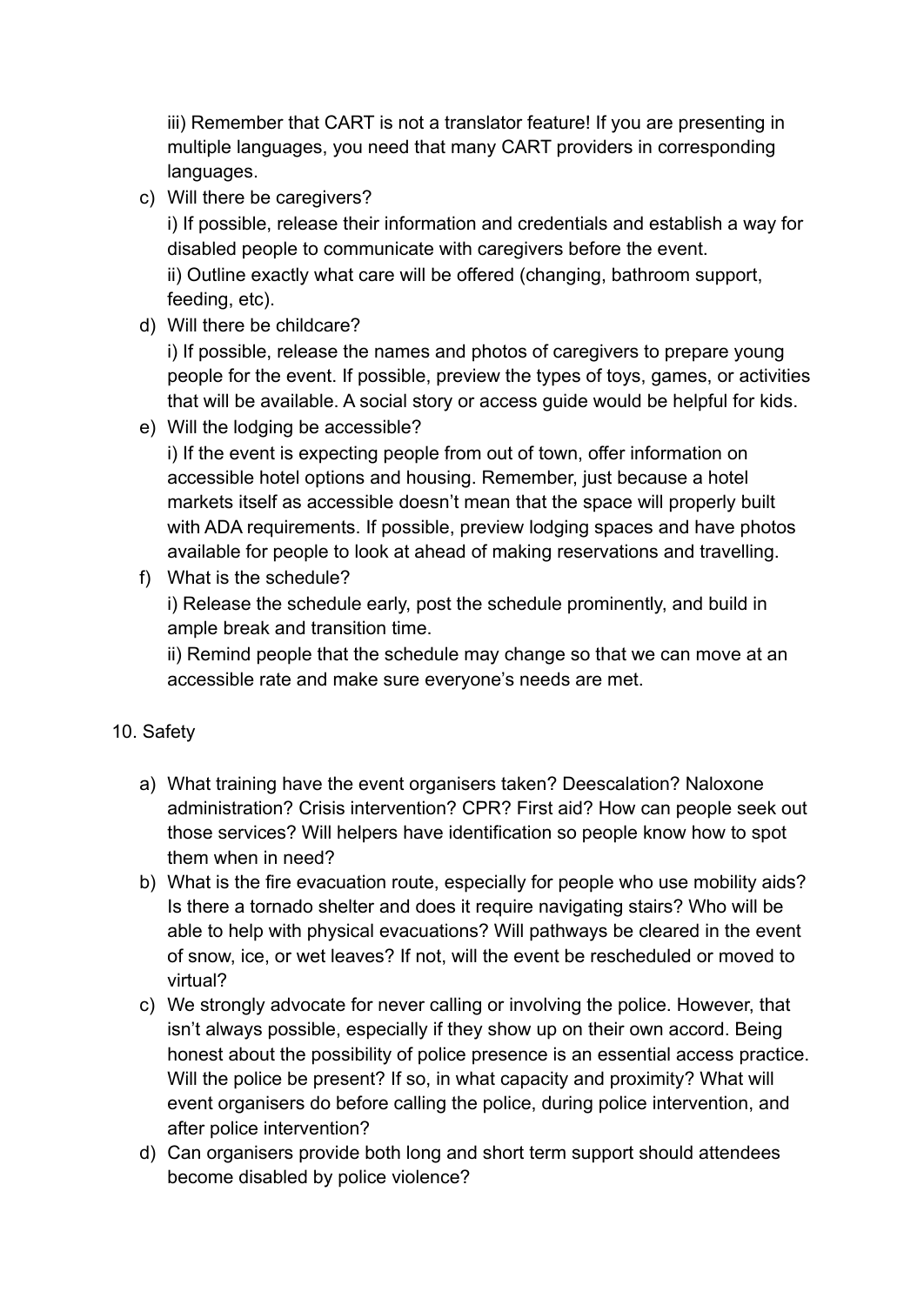- 11. Help people know what to wear, bring, and prepare for:
	- a) Consider the type of event and what people will be doing (standing, sitting, walking)
	- b) Will the event be longer than a few hours? (think: food, diapers, medications)
	- c) Is there a potential for physical danger? (think: tear gas, arrests, other forms of brutality)
- 12. Plan a route and release the map in promotional materials
	- a) Avoid hills, streets without sidewalks, and places with poor infrastructure like cracks and potholes
	- b) Map: show slopes, show accessible parking spaces, show bathrooms, show curb cuts, draw path of recommended route, show public transportation stops, label types of terrain, label distance between things, clearly label everything using legible and contrasting fonts, write an image description of the map
- 8. Make disaster preparedness plans
	- a) Plan, map, and announce evacuation routes
	- b) Warn people of potential sensory triggers in the event of a fire or other emergency, like loud sirens and flashing lights
	- c) If the building has stairs, come up with a plan on evacuating people who use mobility aids. If a person who uses a mobility aid attends your event, you may consider asking them if they are open to having a conversation about the aid they may need during an emergency or an evacuation.
- 13. Make safety plans
	- a) Learn how to treat overdoses and let people know whether or not you can accommodate that.
	- b) Disclose whether or not police will be or may be present at an event (we heavily advocate towards never involving the police, but some police presence may be unavoidable, given particular circumstances), let people know what you'll try to do to deescalate before calling the police, and what behaviors or situations may trigger event organizers to call 911.
	- c) If you have an intimate relationship with attendees, ask them to submit their personal safety plans to event organizers beforehand, if appropriate. This can help event organizers and attendees know what helps them in high-risk or high-stress situations.
	- d) Publish safety plans in Access Notes and be sure to go over safety plans at the start of each event.
- 14. Provide training
	- a) Train volunteers, peacekeepers, staffers, speakers, servers, caretakers, and anyone formally associated with the event on disability etiquette, accessibility,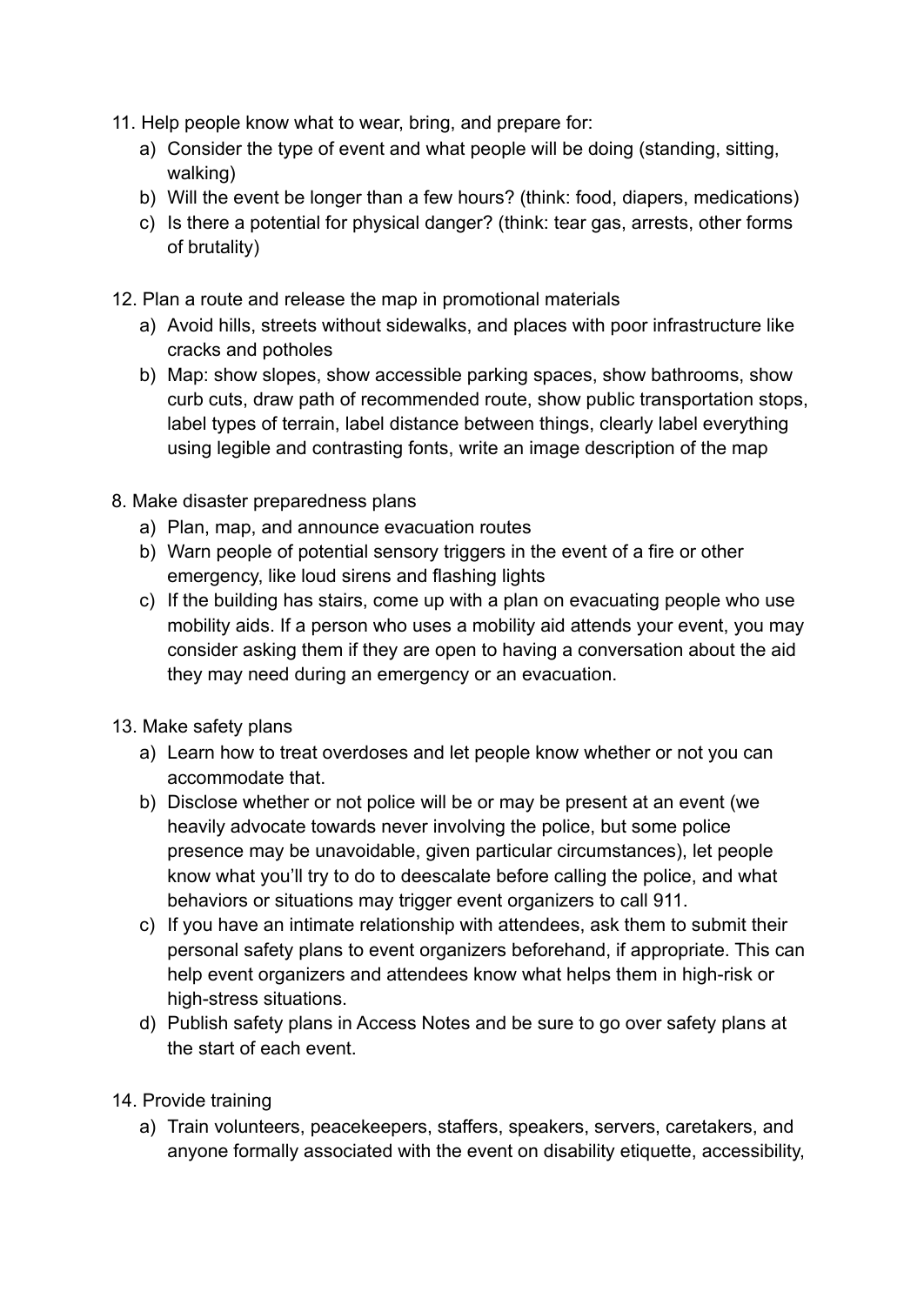hidden disabilities, deescalation, what to do instead of calling the police, and the like.

- b) Train everyone on safety protocols, especially emergency evacuation and disaster preparedness.
- c) Train street medics through a disability and accommodational lens.
- 15. Offer accommodations that go above and beyond
	- a) Proxy program: <https://www.sufferingthesilence.com/marching-with-me>
	- b) Build pop-up environments
		- i. Cool down space: ice buckets, hoses, ice packs, fans, etc.
		- Ii. Warm up space: heating pads, heating blankets, heaters, etc.
		- iiii. Quiet spaces/Clement spaces: comfy spaces, tents, stim toys, etc.
		- Iv. Rest and recharge space: cots, mats, pillows, etc.

# **A Note On Scents and Chemical Sensitivities**

Scents and chemicals are a major barrier that many spaces, events, and groups fail to accommodate.

The disabling events of 2020, especially a respiratory virus that leaves people with long-term symptoms and continued climate chaos, will increase disabilities like chronic migraines, allergies, asthma, MCAS, or multiple chemical sensitivities. We can accommodate these disabilities and illnesses by reducing triggering fragrances and chemical exposure that often have a debilitating multi-system response.

It takes a great deal of effort for disabled people to make it to an event or place. Getting sidelined by an unforeseen barrier like scents or chemical exposure can be disheartening and can cause illness that lasts weeks to months, and even years.

Things to consider:

- 1. Even "all natural" or organic products can be harmful. When we say scent-free we really mean all scents and fragrances! For example, an organic ethically sourced lavender essential oil can still be harmful to people!
- 2. Personal & Community Practice
- a) Get in the habit of going scent-free. As your hygiene products run out, replace them with non-scented options as much as possible. This includes, but is not limited to: laundry detergent, hair products like shampoo conditioner hairspray gel, deodorant, hand sanitizer
- b) Transition the cleaning products and sanitary products at your organisation to be scent-free and less toxic, especially hand soap. Eliminate scented filters, candles, air fresheners, and the like.
- c) If your organisation has the budget, offer a scent-free product monetary bonus to incentivize people to switch out their products.
- d) At the very least, try your best not to put on scented products before an event. See especially: smoking and vaping.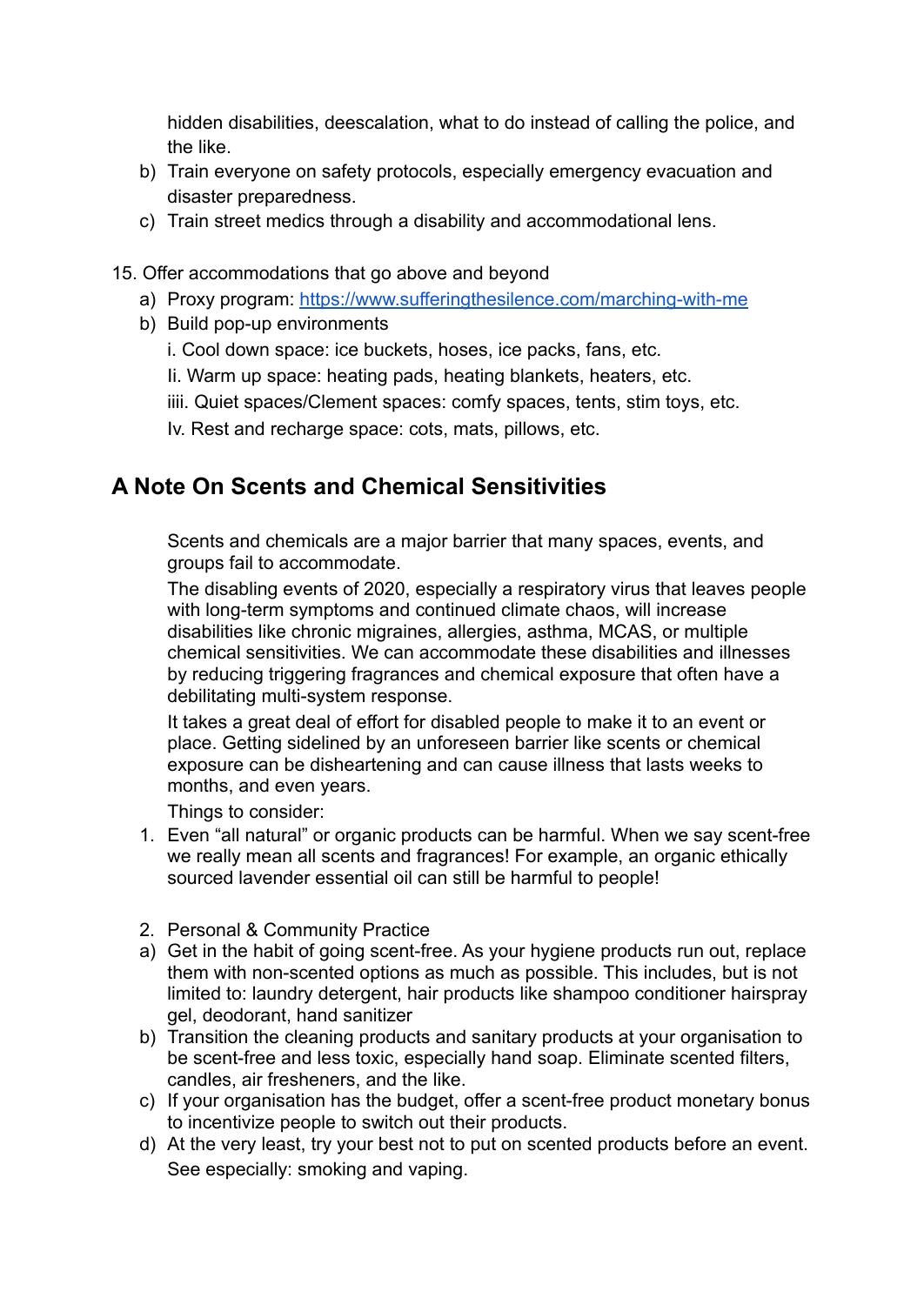e) Communicate

i. Clearly post when a space is cleaned with cleaning supplies on your website. Alert people on social media that you're having a cleaning day in your space.

ii.If you are unable to offer a scent-free space, clearly write in promotional materials "This is not a scent-free event/environment/space."

iii. If you do have a scent-free policy, make sure it's broadcasted regularly, especially as new people follow your social media accounts or join your community.

d) Smoking and Vaping

i. Try your best not to smoke or vape before or during an event. If you smoke or vape before, try your best to change into clean scent-free clothes. What may be a subtle scent to you could be deeply harmful to someone in your community.

ii. If the event is stationary, have organisers announce and designate a smoking section. Do not smoke or vape in a crowd, as this can seriously aggravate a variety of medical conditions. Smoke very far away from the crowd. Please know that your smoke break could cause unseen ripple effects, like sending a fellow activist into a flare up that may last weeks to months.

### **Hybrid Event Models**

When an on-the-streets or in-person event is the best strategy, we recommend adding virtual components to create a hybrid model for those that are unable to attend. This usually requires technology and we recommend testing tech set-ups prior to the event if possible.

- 1. Engage remote presenters while hosting an in-person event
	- a) Disabled people should be platformed during events, but lack of accessible infrastructure, expensive and inaccessible transportation, lack of care support, symptom flares, and transmutable viruses like the flu and COVID are just a few barriers to disabled participation. We offer a few ideas on how to still include disabled presenters.

i.Proxy model: With consent, have a designated person read or present a disabled person's speech or commentary. We recommend printing and holding up a large photo of the disabled person unable to be present (with consent, as always) so that there is a visual reminder to the audience. We also suggest providing several verbal reminders to properly attribute the words by saying something like, "Again, I am reading a speech prepared by NAME." If it's safe and with consent, give the audience the person's social media handles or contact so that there can be a social aspect to the work, which is so often missed by disabled people forced into isolation. ii.Hybrid model: Using tech set-ups, it's possible to livestream a disabled person's speech or commentary. One recent Black Disabled Lives Matter protest had a person give a speech from their home via Zoom. The protest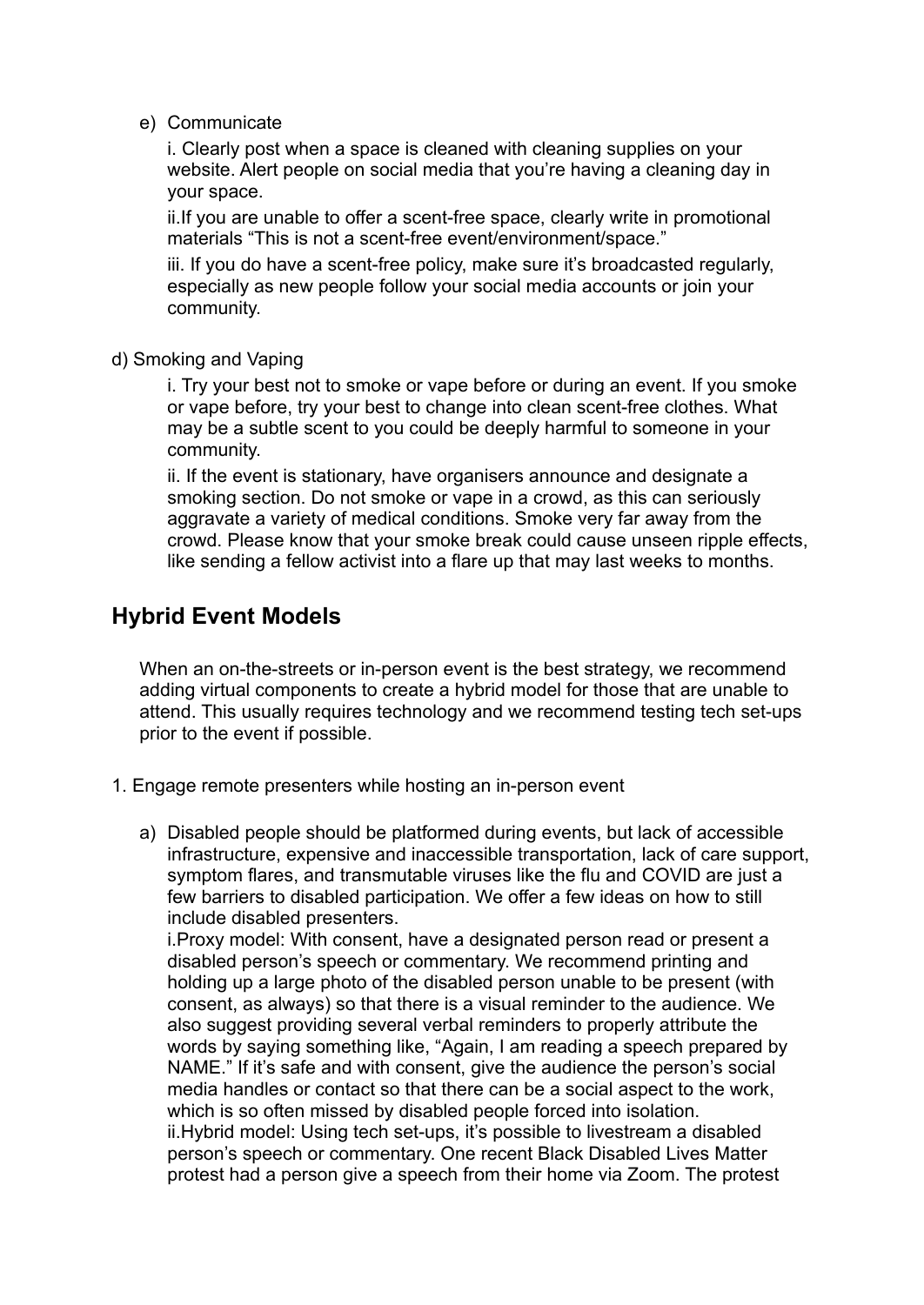organisers put a mic to the iPad at the in-person event and everyone could hear the speech. If people wanted to interact, they could move closer to the iPad and communicate directly with the person speaking. An ASL interpreter could stand next to the iPad to translate and a CART provider could also be in proximity to display live captioning on a screen projector.

#### 2. Livestream

- a) If it's safe, offer multiple live-streams of an event. Be sure that the person running the livestream is able to monitor the chat box and take requests from people participating virtually. For example, the livestream host may ask, "Is there anything you would like a close-up of?" or "Would you like a tour of the medic tent or any part of the space in particular?" Provide audio descriptions and live captioning to the livestream as much as possible.
- b) Test audio and provide a quality experience. We know that multiple restraints exist, especially as it relates to technology. We encourage people to understand that sitting at home and watching something with poor audio, jerky or fuzzy visuals, automated captions that are inaccurate, or lapses in internet connectivity can contribute to feelings of missing out due to disability since it's obvious that those who are able to participate in-person are getting an advantage. We can create better access by approaching difficult tasks, like connecting microphones to a livestream platform, with a great deal of love.

#### 3. Offer Summaries

a) If safe, offer transcripts, notes, replays, phone calls detailing an event, photos, and videos soon after the event so that disabled people can get an understanding of what happened if accommodations were not possible or not present.

#### 4. Pause and Check-In

- a) Build in ample check-ins to your event schedule. Be sure that there is a way for people watching from home to alert organisers to audio or visual issues.
- b) Understand that it's better to pause an event to fix accessibility issues than it is to push forward in order to stay on schedule or maintain appearances.

Centering access at a protest or action is a practice, not a destination. It is likely that you will not meet everyone's access needs for every event. Keep in mind that due to conflicting access needs, it's impossible to ever reach full access. Be humble, take note, and find solutions for the next time. It's also likely that even if you think through every possible access need you can think of, some disabled activists will still not be able to attend. An elevator to a subway will be out-of-order, or they'll be flaring up and unable to get out of bed, or they'll get sick from the scent in a taxi or ride-share, or they're immuno-compromised during a global pandemic. Find ways to continue to centre disabled allies beyond their role in your event and continue to go out of your way to extend invitations to the disability community.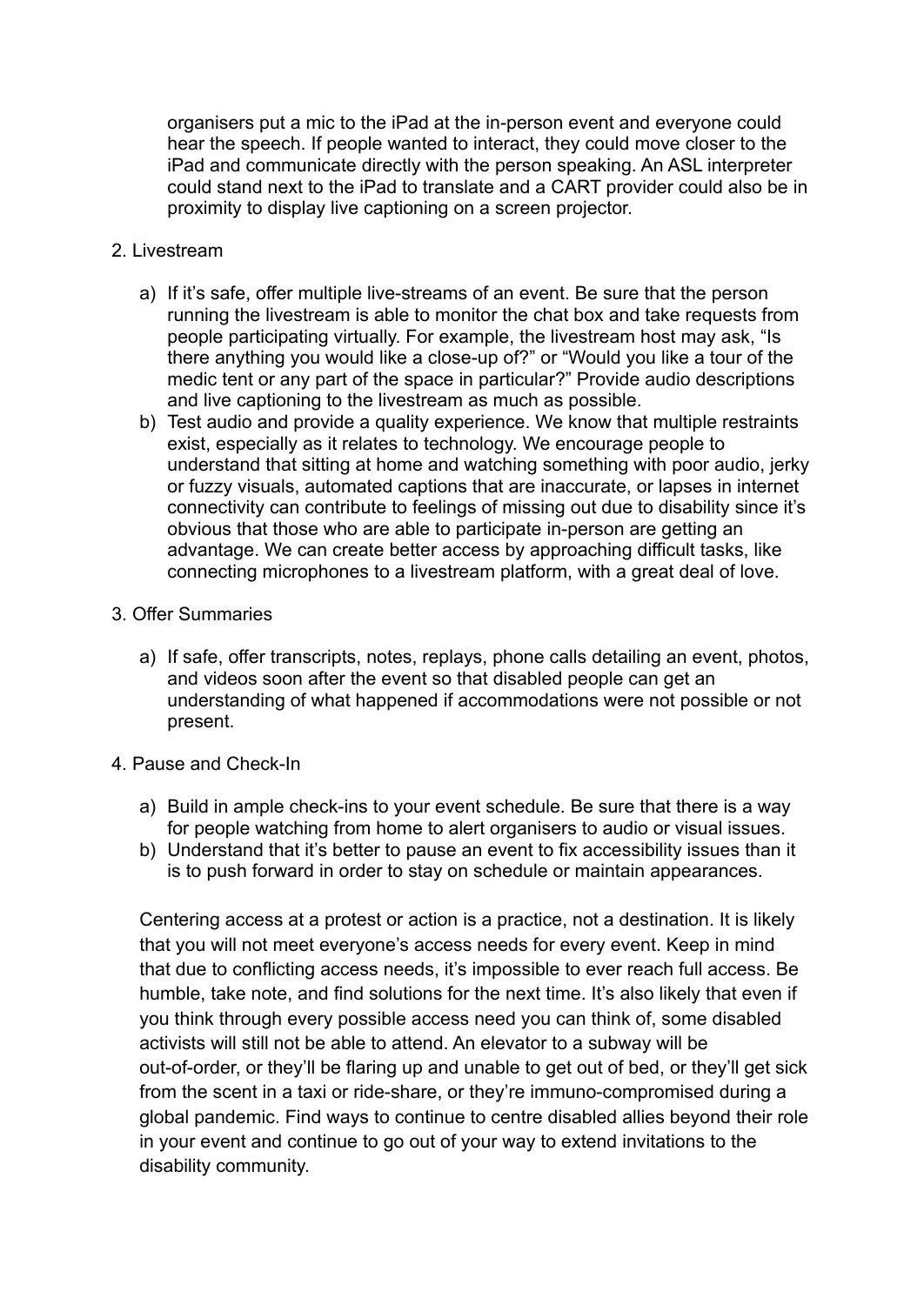# **Before the Event: for Attendees, Supports, & Caregivers**

This section is meant to help attendees specifically consider the access needs of themselves and others during a protest or action, and is not an exhaustive list of things you should know and prepare before attending, such as legal/safety considerations or protest strategy. Make sure to read the info specific to your event and connect with comrades who have attended similar actions to the one you're attending. Many documents on protest safety and preparation exist. This section aims to provide accessibility-specific information perhaps not found in those common resources.

#### 1.Request accommodations

- a) Hopefully there will be a clear way for you to request accommodations at an event. Remember that it is always within your rights to ask for what you need. We extend solidarity to the pain we experience when we must constantly ask for inclusion and basic rights.
- b) Ask a friend to request accommodations for you. Requesting is emotional work and hopefully a friend can alleviate that weight for you!
- 2. Have a buddy with you
	- a) It's helpful if you can support each other's needs! Maybe one of you can see, and the other can carry water.
	- b) Talk to your buddy about how often you'll need breaks and what those breaks might look like.
	- c) If you're especially gregarious, post in the event communication spaces that you are happy to be someone's buddy and offer to meet via a phone call, FaceTime, etc. before the event to establish trust.
- 3. Create a safety plan and share it with people who attend with you.
	- a) Establish an emergency contact person. This person should be someone who is not attending the event and who will be reachable via phone during the event and all the way until you make it home safely.

i. Safely remind your contact person where you will be and the approximate time they can expect an "I'm safe" text.

ii. Consider sharing your emergency contact information with an event coordinator or street medic in the event that you get arrested, hospitalised, or are in need of more support. You will then have an advocacy team that knows your specific access and medical needs.

- b) Know your needs for before, during, and after the action(s)/event.
- c) Know your boundaries. i.How long do you want to be at a location?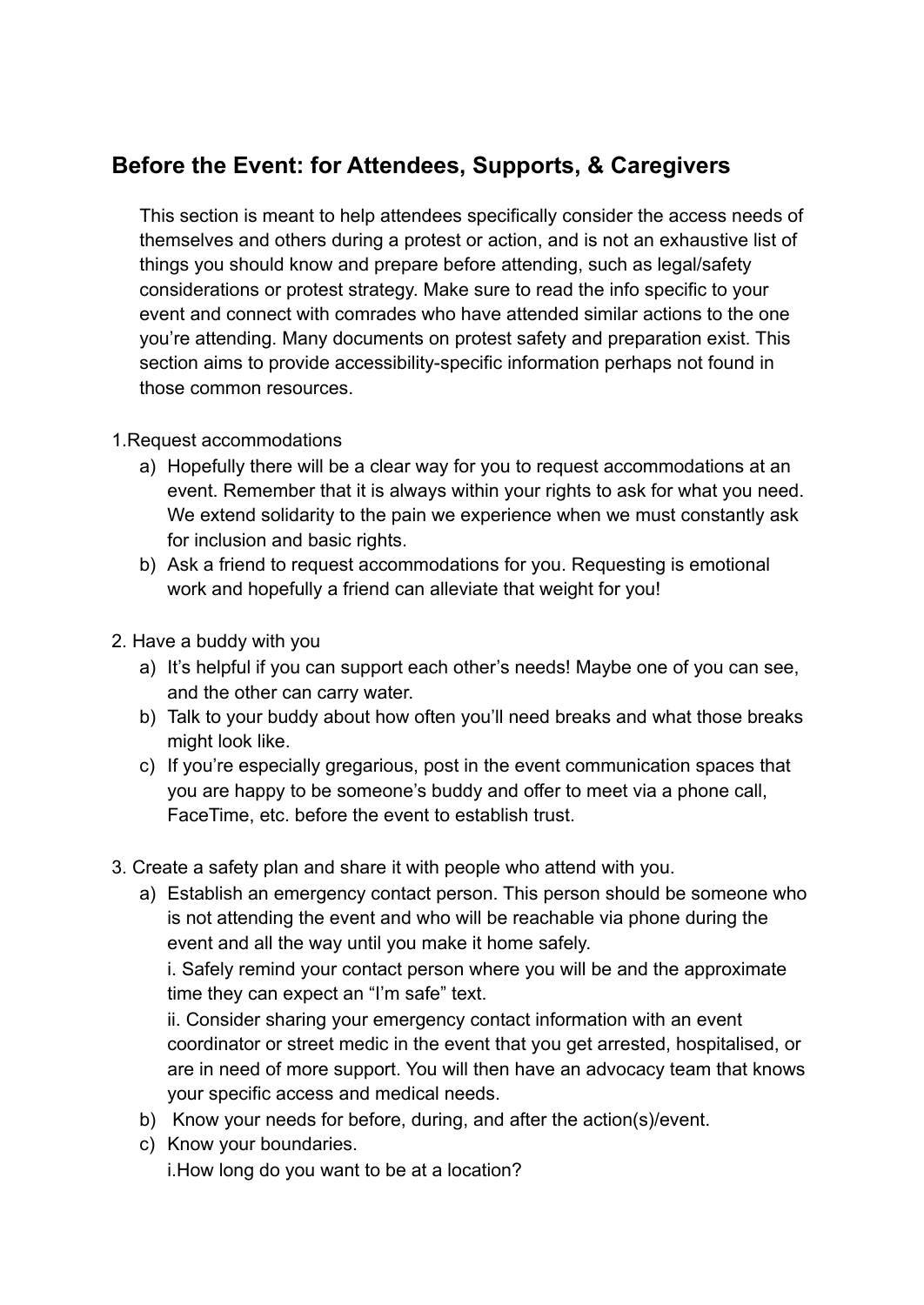ii.What would cause or cue you to leave early? iii.What behaviours make you feel unsafe? iv.What might cause anxiety, stress, or a meltdown?

d) Know your triggers

i.Carry a small piece of paper with a list of ways to soothe yourself should you need to be reminded. You can also have this list on your phone, if having a phone is safe. Soothing mechanisms can be breathing exercises, fidget toys, playing a song you like with headphones in, or taking breaks to scroll on your phone (again, if having a phone is safe).

ii.Create a plan for soothing and comfort to happen after the event should you be triggered during the event.

iii.Create a list of things that may cause you pain or a flare up onset.

- e) Designate a place to meet should anyone get triggered or separated from the group.
- f) Create an exit plan in case of medical emergency, locate the nearest hospital, and have your emergency contact available.

I. Note: You might have different emergency contacts for different things. The person you call when you're injured might be different than the person you call when you're arrested. Know your people, and make sure they know they're your people.

- 4. Medicine
	- a) Friendly reminder to take your meds!
	- b) Write down any medical conditions and medications

i.On the back of your sign, a note in your pocket, on your body. This is helpful if you become unable to communicate verbally and need to point at key information to a street medic, buddy, etc.

c) Bring your medicine in it's prescription bottle, even if you think you'll be home in time to take it. This is important in the event that you get arrested and need medicine distributed. It could also be helpful if you get held up longer than you anticipated.

Plan ahead for fatigue and physical stress. Rest, take pain medication or herbal tinctures, or utilize other tools you have for entering high stress environments. Let your caregivers know that you may need extra support after an upcoming event.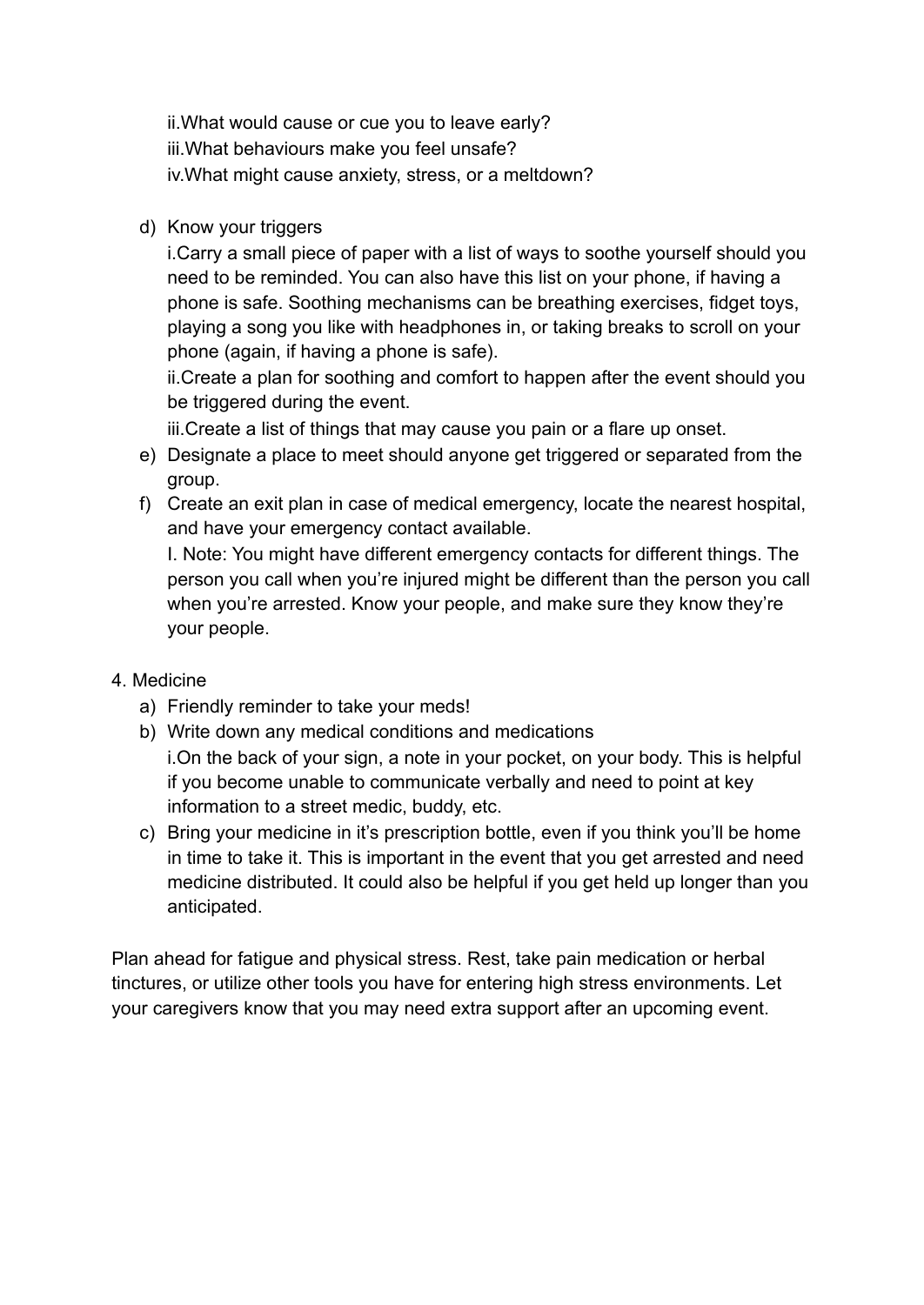### **What to Bring**

Gloves Goggles/protective eyewear Hand sanitizer High-calorie foods Inhaler Masks Mobility devices and mobility aids Prescription medication in original bottles (even if you think you'll be home before you need to take it) **Tissues** Water in a bottle you don't mind getting lost or destroyed, depending on the type of event. Wear glasses and bring spares if possible. Don't wear contacts, as it's a danger should you encounter tear gas. Wear clothes and shoes that are comfortable and moveable and that you wouldn't mind getting damaged or destroyed, depending on the type of event. Check out the list below for more ideas on what to bring!

# **Before the Event: for Street Medics**

- 1. Educate yourself on the access needs of participants. While it's impossible to know every possible access need that might arise, some attendees may choose to disclose disabilities or potential needs in advance. For example, you may know in advance that you'll be sight guiding a blind participant, or that several participants using mobility aids are attending your event, and you can review this guide accordingly.
- 2. Prepare your medic supplies. Below is an inconclusive list of supplies that includes accommodations specific to disability needs. A huge component of accommodations is letting people know what's available. Can you post a list or photo of supplies that will be available on social media before an event? Is it possible to carry a double-sided sign similar to a picture menu that shows what's available? Perhaps you can create a "flag" with fabric that lists all the supplies you have in your backpack and safety pin it over your backpack. People will be more likely to ask for help if the offer is visible.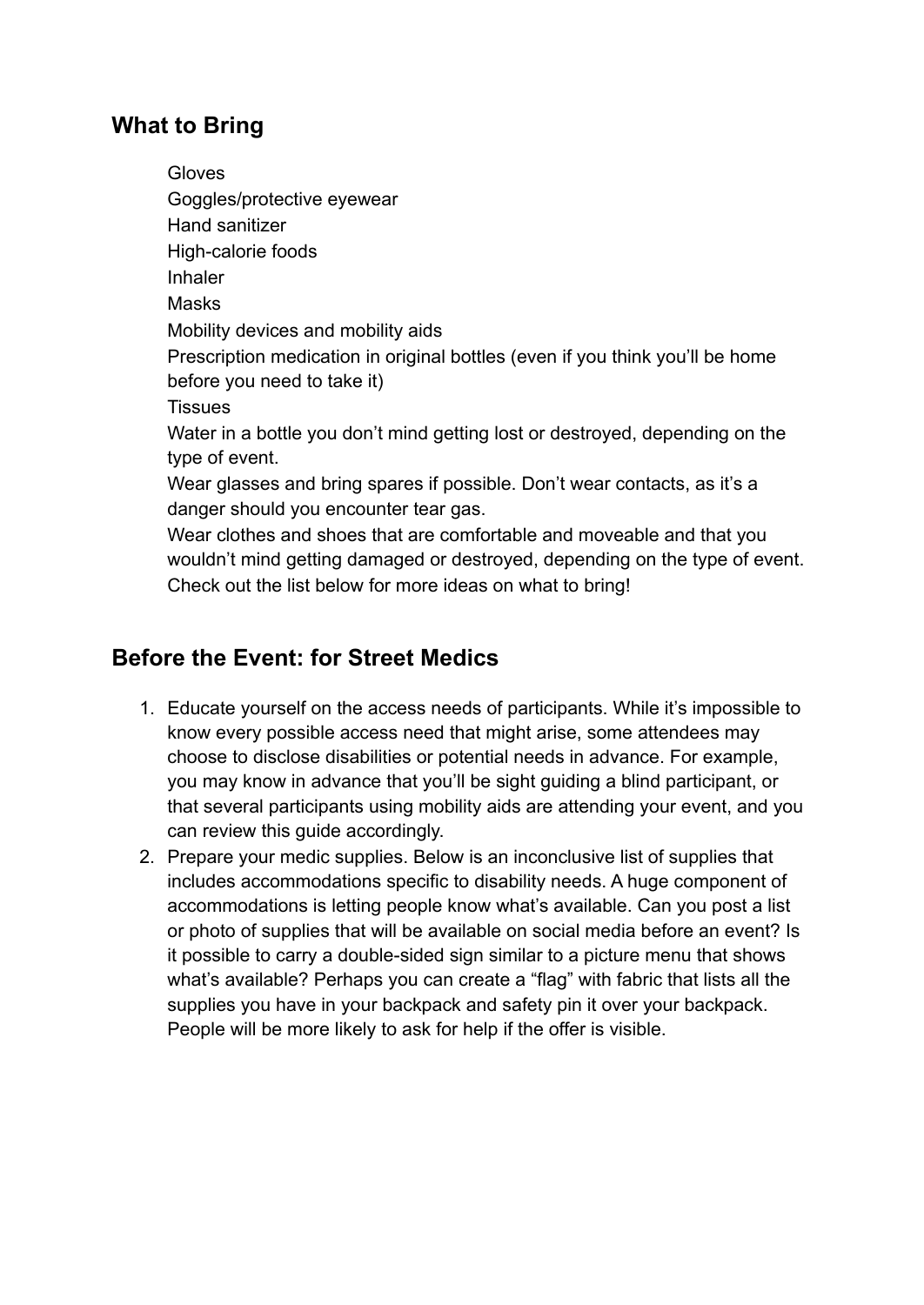# **List of Supplies**

Below is a list of supplies crowd-sourced from a group of disabled people. Much of this list will be redundant to typical street medic packs and we offer notes for some benefits of these supplies that may be less obvious. Please note that becoming a street medic takes a serious commitment to specialised training and carrying these supplies does not turn a person into a street medic, but it certainly can be helpful to have these things for yourself and other event attendees.

Properly cleaning and sanitising these items between each use with low-to-non-toxic and scent-free cleaning supplies should be a priority.

Access Vest: A safety vest for each member of the access team that says something like "ACCESS TEAM" or "ACCESSIBILITY SUPPORT" or "ACCESS SUPPORT" in large legible letters.

Anti-fog wipes: There are many glasses wipes on the market that significantly reduce fog caused by wearing a mask. Most should be scent-free, but many can cause reactions to people with chemical sensitivities, so be aware of that and ask for consent before opening them in proximity to people. Also store in an airtight container away from commonly used supplies.

EDIT: Anti-chafing supplies: Chafing can be extremely painful and sensorily overwhelming. Having something like scent-free anti-chafing sticks can offer a great deal of relief, especially during actions with lots of movement.

Automatic small fans: Consider buying fans that do not require a person to hold it themselves, if possible, as to accommodate people who may be unable to hold an object while needing heat relief. Fans can also be used to regulate emotions because they provide a nice sensory experience.

Baby wipes: Try to find unscented and hypoallergenic baby wipes. If the wipes have a scent, tell the person about scent/ask for consent before using it if possible.

Battery packs: External phone chargers help people who use their phone as a primary means of communication.

Blankets: While quite cumbersome and not suitable for most street actions, weighted blankets can be extremely soothing during anxiety attacks and autistic meltdowns. Cheap fleece blankets are also soothing and should be washed with unscented laundry detergent between each use, if possible. Of course, emergency rescue blankets have many medical uses, and can also be used to create ad hoc privacy barriers for anyone experiencing a meltdown, anxiety attack, or having an emergency bathroom situation. Cots: If your team has cots, consider letting trusted activists borrow them for events because laying down or elevating legs are common access needs. Also consider writing the weight that the cot supports in large writing as to encourage fat participants to use the cots without fear.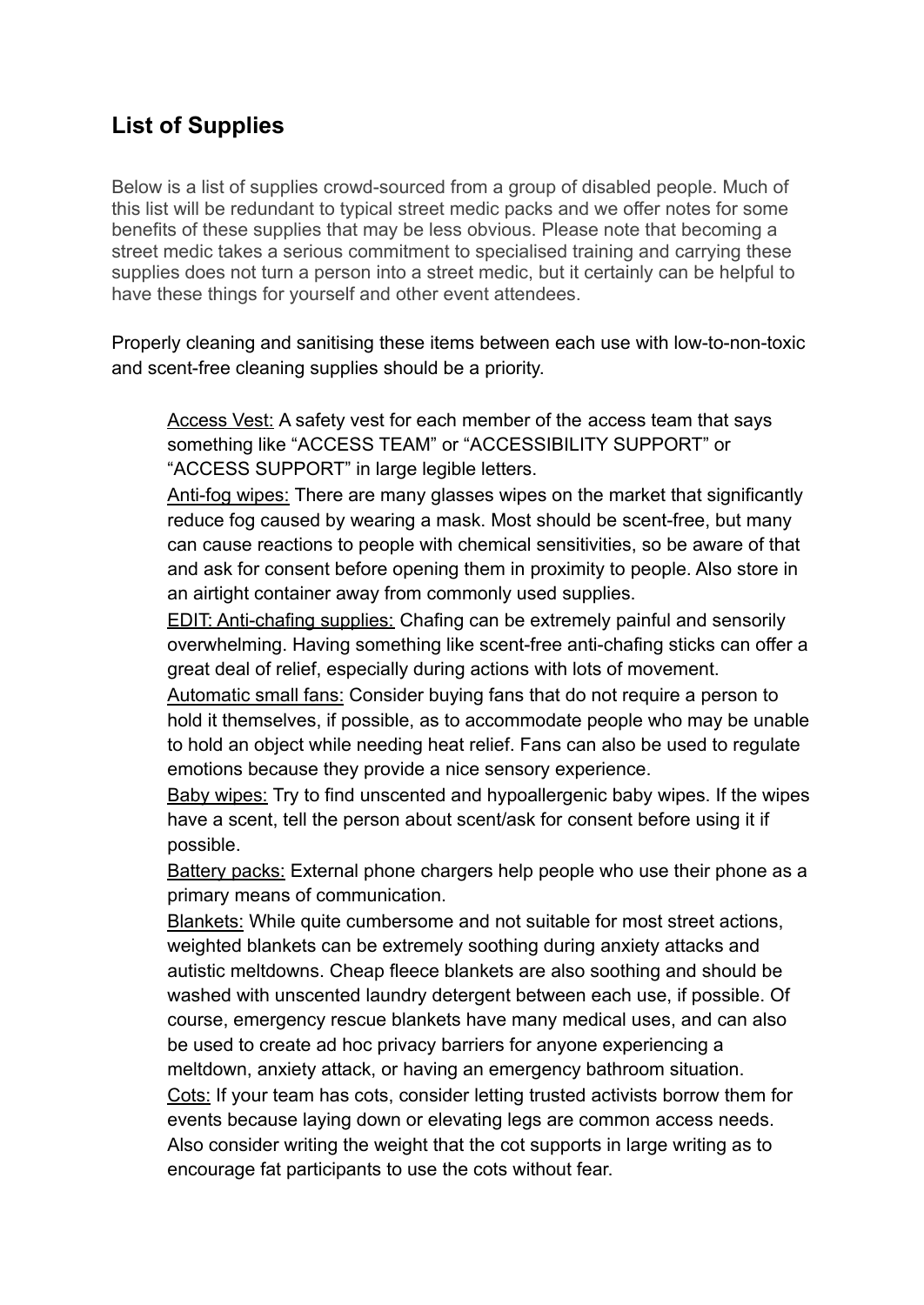Disinfectant wipes: Encourage participants to wipe down microphones, megaphones, and other objects that may be used by multiple people between each use. Note that these wipes may aggravate chemical sensitivities, so use them with consent and keep the wipes in an airtight space away from other commonly used supplies.

Ear defenders: Ear defenders offer more sound protection than earplugs and good pairs can be found for as cheap as £15 a pair. Offer these to people who need sensory relief, or people that may benefit from a visual cue to show other people that they're in need of space/time alone, like after getting out of jail. Ear defenders might be especially good for the lending library.

Earplugs: Consider putting pairs in individual baggies if possible for easier distribution and sanitary purposes and so that people might be able to get further use out of them.

Extension cords

Extra shoe laces: You never know!

Foldable chairs: When buying chairs, try to get wide chairs that support a lot of weight to accommodate fat people. If your team has folding chairs, consider letting trusted activists borrow them for events because sitting is a common access need. Also consider writing the weight that the chair supports in large visible writing using a permanent pen as to encourage all participants to use it without fear.

Hand and foot warmers

Headlamps and flashlights

**Heaters** 

Heated blankets and heat pads

Incontinence underpads

Inhalers

Knee pads for street medics: Your access needs matter!

Laminated guide: Again, can you create a "menu" of what's available in your pack?

Pads, tampons

Plastic straws: The only safe straw on the market for disabled people and people receiving medical attention is the plastic straw. To learn more about the ever pressing issue of medical ableism, check out #SuckItAbleism on Twitter. Straws were created with the medical purpose of helping disabled people consume liquids, and long bendy plastic straws are especially useful in a variety of situations.

Portable phone chargers

Saline: Saline is sometimes better than water for rinsing eyes, especially for people with Ehlers Danlos Syndrome.

Sharpies: Offer ways for people to write important information on their bodies. We have yet to come up with a way to offer this to people with chemical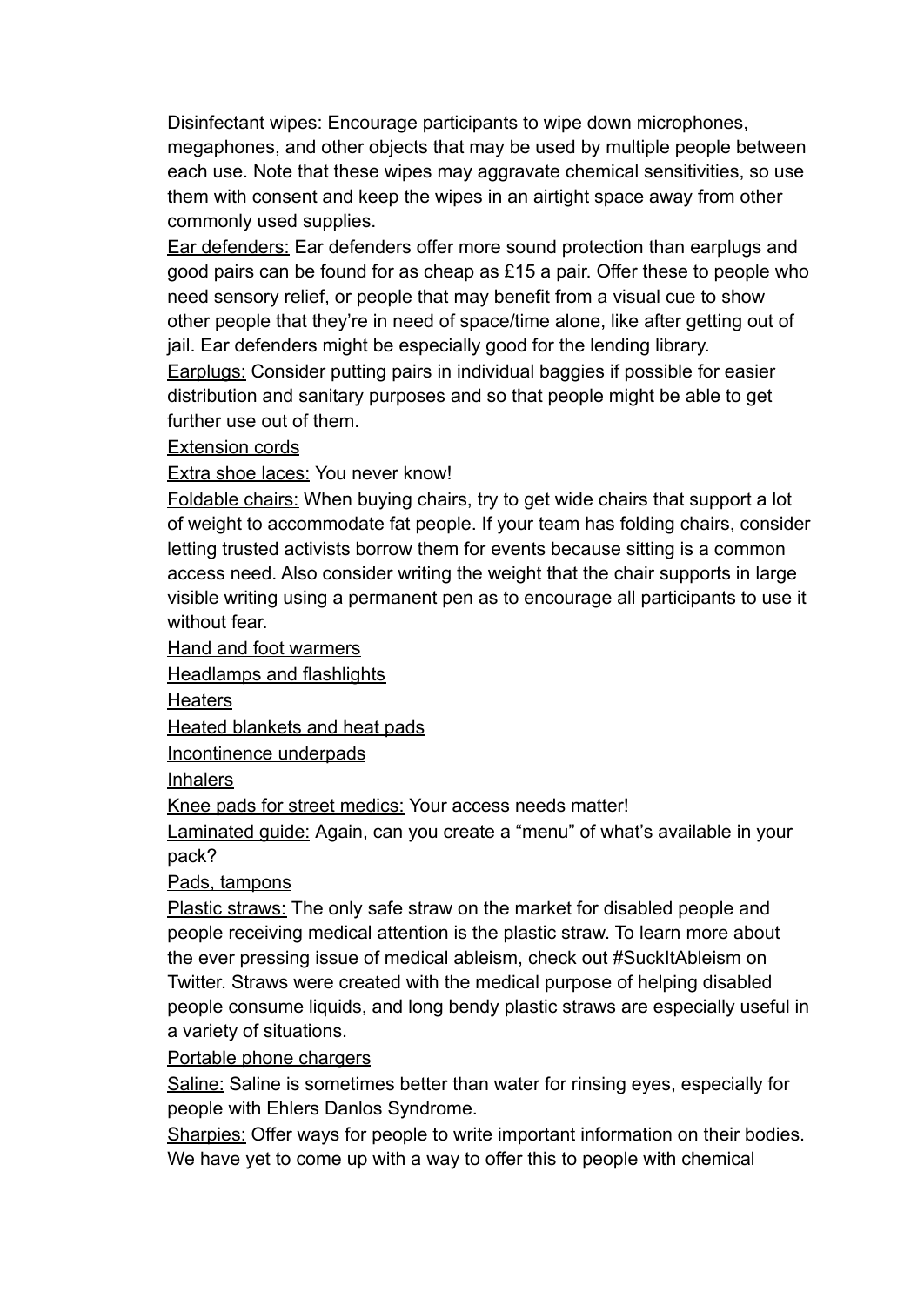sensitivities that aren't incredibly labour intensive, like sewing information onto clothing.

Sidewalk ramp, portable: This won't be feasible for many actions, but again, perhaps street medic teams can help create, store, and lend larger supplies to community members.

Sign to indicate BSL available: Invest in large, durable signs that indicate where an BSL interpreter is located. Consider attaching it to a large pole so that it's visible from a distance. In the Printable section!

Stencils: Create a braille stencil for important phone numbers using a thin piece of cardboard and a small hole punch. Place this stencil over someone's arm and use clear nail polish to create a raised braille phone number. This suggestion came to us via Twitter and we are curious to hear of efficacy.

Unscented hand sanitizer

Unscented lotion

Unscented sunscreen

Sun protection:

Disposable sunglasses: Consider carrying and distributing roll-up sunglasses similar to what ophthalmologists use, even on non-sunny days, as eye protection can help people feel safe during sensory overwhelm.

Reusable sunglasses

Visors

Warm gear: Extra socks, gloves, hats, scarves, etc.

Water for service animals

Welding gloves for tear gas canisters

Wheelchair and other mobility aids: Many communities have nonprofits dedicated to refurbishing donated mobility aids. Mobility aids can also be found at garage sales and discount donation stores. We suggest having mobility aids that the community can rent for free, as many people can't afford their own mobility aids, have dynamic disabilities that don't always warrant a purchase of mobility aids, but without mobility aids they are unable to participate in specific events, like organised marches. We love the practice of taking a wheelchair to an event with a sign on it that says, "Need a ride?" Food & Medicine

Cough drops/lozenges/hard candies: Be able to provide the full ingredient list and consider having a few options like sugar-free and gluten-free. Cough drops are great for their most commonly known uses and are also awesome for emotional regulation. Hard candies are great for diabetics and hypoglycemia.

Electrolytes in many forms, especially electrolytes that are sugar-free and artificial dye free. Also consider electrolyte popsicles on hot days. Water soluble pain medications for people with feeding tubes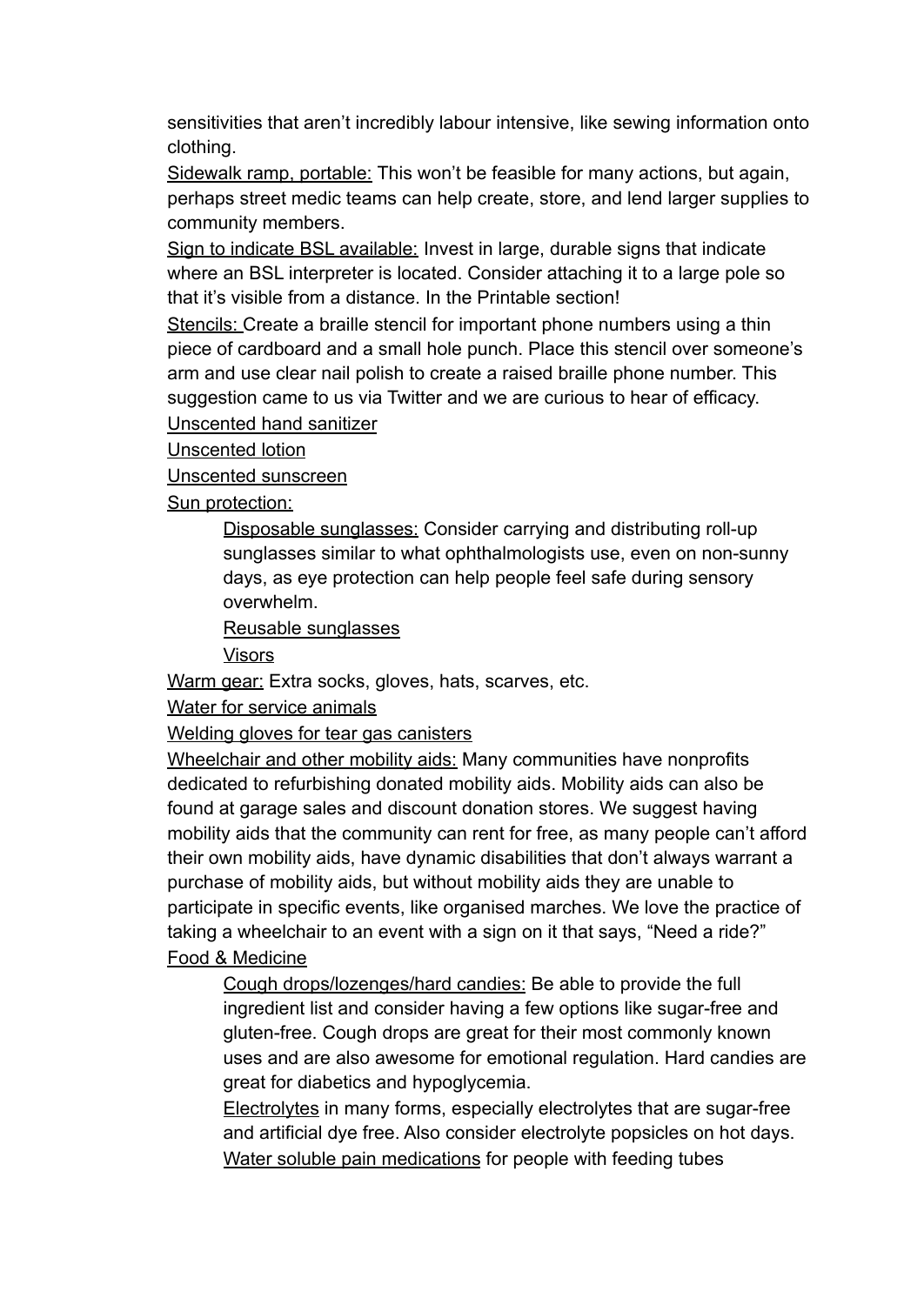Meal replacement shakes for people with feeding tubes, gastroparesis, etc.

Notes on food allergies, gluten intolerance, and other food sensitivities

- Ensure that all medicines are gluten-free. For instance, clear-coated Advil gel capsules are made with gluten and will cause major issues for someone with celiac. Cheap gluten-free meds are available and are clearly labelled as such.
- Ensure that all snacks are actually gluten free.
- Celiac-safe snacks are often more specific than gluten-free snacks. Be sure to have at least one celiac-safe option, even if it's a tasteless "allergen free" bar because it's at least providing safe calories.
- Avoid providing food that contains common allergies:
	- Cow's milk Eggs **Gluten Nuts** Oranges (avoid providing citrus in general, as it can spray when peeled/consumed and cause airborne reactions) Red Dye 40 Soy

# **Setting Up the Event**

- 1. Physically set up the space
- a) Clear sidewalks and ramps of disruptive items (e.g. electric scooters left in the middle of a sidewalk)
- b) Avoid setting up tables/tents blocking curb cuts and ramps Clearly mark bathrooms, sanitation stations, and medic tents as well as their pathways.
- c) Put signs about 2 metres off the ground if possible to accommodate a variety of heights.
- d) Consider using tape, sidewalk chalk, or washable chalk paint to create impermanent way-finding markers on paths to important spaces like bathrooms.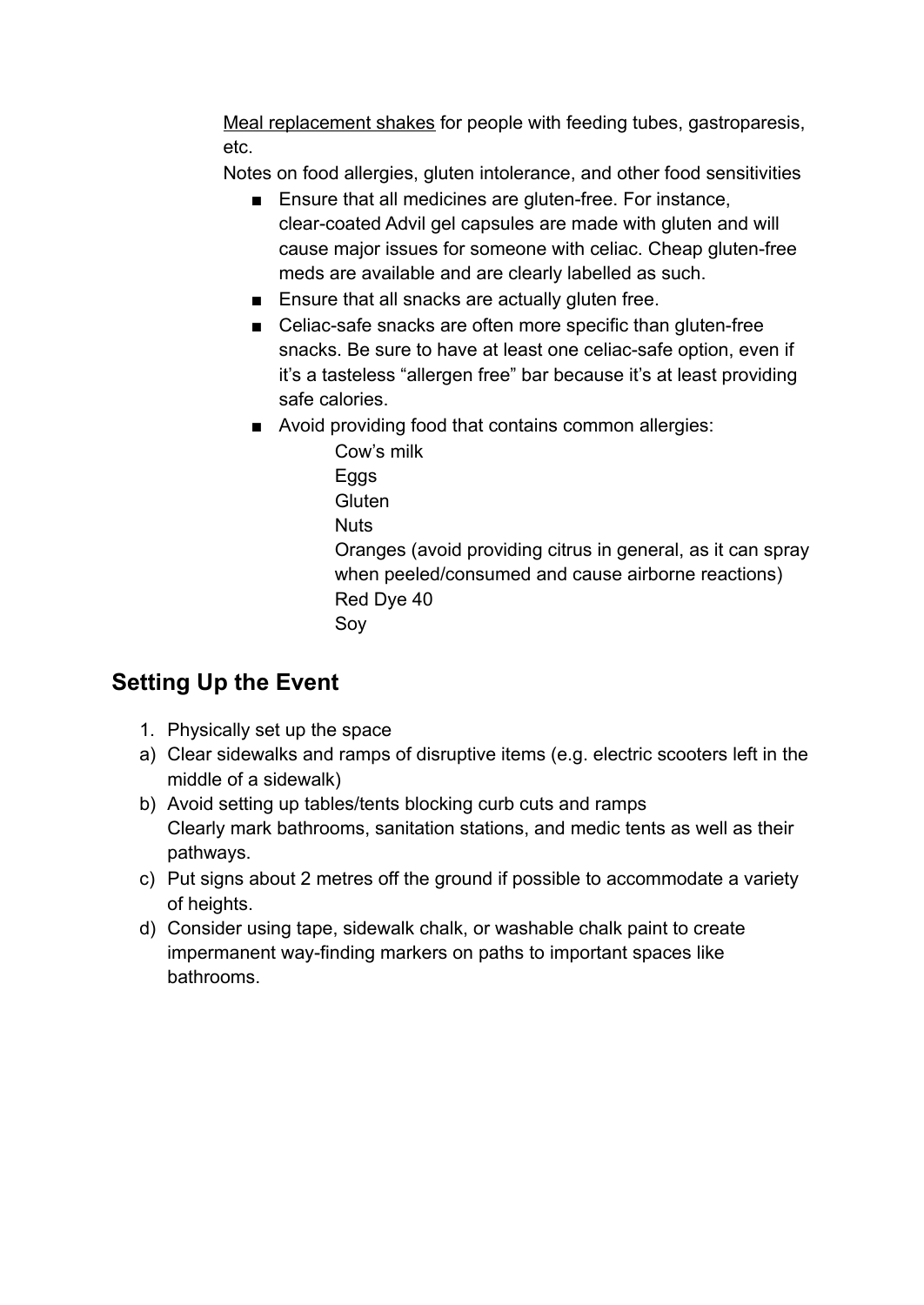# **During the Event During the Event: For Access Teams, Participants, and Everyone!**

### **1. Communicate!**

- a) Announce and show what is available in terms of food, drink, medical supplies, and other supports.
- b) Announce and show evacuation routes. Give disabled people the opportunity to tell planners how they would like to be assisted in the event of an emergency.
- c) Give an audio description and physically point to pathways to important locations like bathrooms and medical tents.
- d) Announce where a smoking section is. Ask that anyone wearing fragrances go to a certain area so as to not aggravate people with sensitivities.
- e) Go over safety plans, emergency exits, and evacuation routes. Allow time for disabled people to ask questions and request accommodations after outlining evacuation routes.
- f) Allow people the opportunity to be themselves and move in a way that feels comfortable to them. Encourage sitting, laying, stimming, and stretching.
- g) Scan your environment to look for potential barriers or access needs and how you may be able to help if needed. For example, have the access team maintain clear pathways and unobstructed entrances, bathrooms, and seating areas.
- h) Have the access team ask attendees to move themselves or their belongings to reduce obstruction, self-seclude to smoke, and other accommodations listed throughout this guide.
- i) Trust that disabled folks and all folks know what they need better than you do, and listen when they tell you their needs.
- j) Ask for consent before touching someone or offering any other type of access support.
- k) Get creative with solutions. As long as the person you're supporting can communicate their needs (remember, there are many ways to communicate!) and you are physically capable of meeting that need, you can often find a solution even if it's something you haven't done before.
- l) Recognize your limits, acknowledge when you don't know how to help, and find a buddy, access team member, or other organiser to support you when you're beyond your knowledge zone.
- m) Don't assume somebody wants your support, even if they seem to be struggling.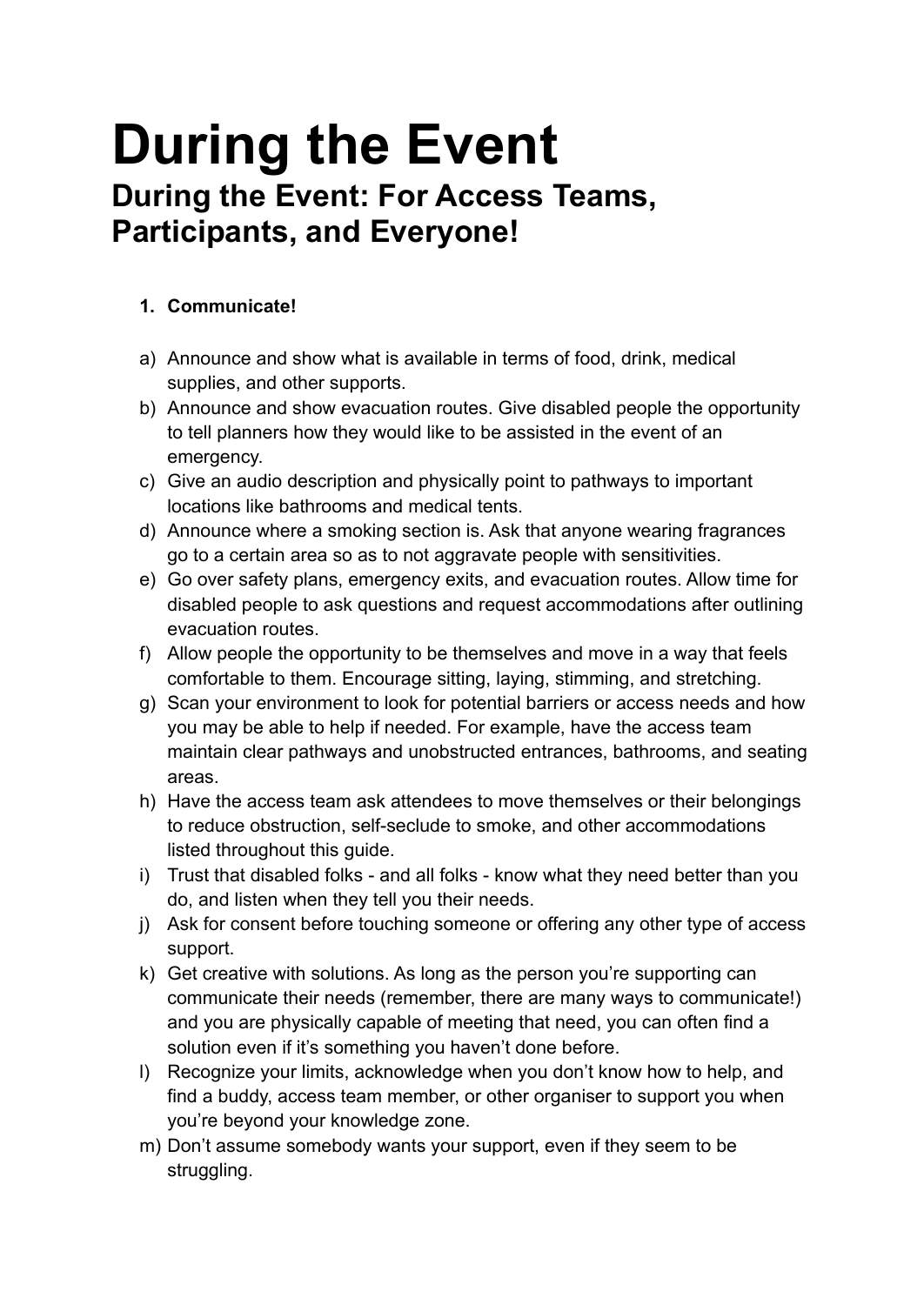- n) Don't assume you know someone's access needs just by looking at their body, their medical apparatus, or their mobility aid.
- o) Don't leave anyone behind. Don't let a disabled participant get arrested alone without an access support person, if at all possible.

# **During the Event: Potential Scenarios**

Below is an non-exhaustive list of some disability and health-related scenarios you may encounter, created by a group of disabled activists. It's helpful for every participant to have an access-centred mindframe while attending an action. There are infinite disabilities and access needs, and it would be impossible for this guide to prepare you for every single one. We've tried to focus here on potential scenarios in which it may not be obvious how to accommodate the person whom you're trying to support and to correct common frustrations among disabled people who historically do not get their needs met often.

#### **1. Ask First!**

EDIT: We need to be clear that this section is not a broad recommendation to ask people to share vulnerable and personal information with you, most especially information related to diagnosis, disclosure of disability, etc. Disabled people are tired of strangers asking them personal questions. It's traumatic, disturbing, paternalizing, too forward, and often creates uncomfortable power dynamics. To be clear, this section is advice for people who know how to establish **[access intimacy](https://leavingevidence.wordpress.com/2011/05/05/access-intimacy-the-missing-link/)** (link to awesome, essential blog post by Mia Mingus), for people in care worker roles, and for people who follow the leadership of disabled people.

Always establish consent before offering accommodations, feedback, and the like.

People with connective tissue disorders, such as Ehlers-Danlos Syndrome (EDS), are especially sensitive to physical interventions like eye rinsing. Always ask before providing help and let them guide body movements, such as tilting their head back. Remember, these types of disabilities aren't immediately visible, so always ask first.

If you spot behaviour that seems out of place, consider kindly asking, "Do you have accessibility needs?" This may open conversation to let people say whether their behaviour is or is not related to disabilities and to let them share their needs.

#### **2. Communication**

A note on accommodating non-speaking people: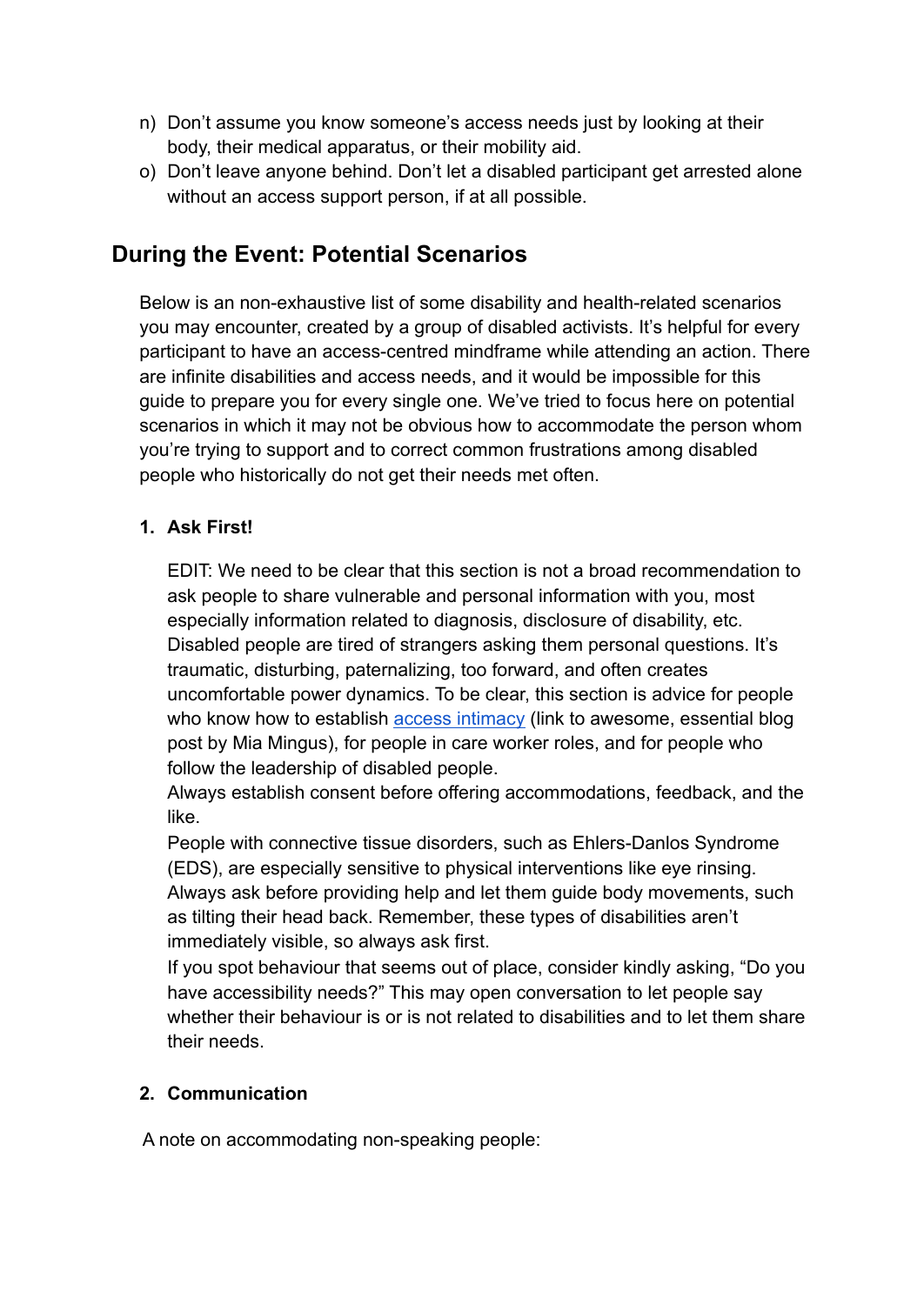- a) Remember not to speak down or speak condescendingly to non-speaking people, in both tone and language used.
- b) Do not assume that non-speaking people are less capable because they're not speaking.
- c) Do not speak over non-speaking folk.
- d) Remember to embrace pausing, taking breaks, and allowing ample time for communication.
- e) When assessing an injury, don't be afraid to ask, "What is normal for you?" to get a baseline.
- f) When giving treatment, ask, "Is there any accommodation you need or anything you need access-wise?"
- g) Disabled people are happy to be asked "Is this impairment or something else?" by legitimate questioners like medics.

#### **3. Autistic Support**

Learn how to spot an autistic meltdown and offer support.

- ◆ [Meltdowns -- The 3 Stage Model](https://autistictic.com/2019/03/23/meltdowns-the-three-stage-model/) by Autistictic Blog
- ◆ [How to Spot & Support an Autistic Meltdown](https://docs.google.com/document/d/1sGRvBNna3psktS7CkFpvzC-deMJWYUunO4e2MRM6uAU/edit?usp=sharing): a break-out guide created from crowdsourced information from autistic activists.

Learning how to support autistic people during high-stress moments can quite literally save their lives. Please make sure at least a few people on your team are comfortable with these guides and reach out to autistic people in your community to learn more about their needs. Remember, autistic people are the best experts on the autistic experience.

#### **4. Blind Participants and Visual Impairment**

You may encounter someone who is blind or visually impaired who wants/needs assistance finding their way. This is especially likely in scenarios in which someone experiences temporary vision loss due to tear gas. Always ask for consent before offering assistance.

a) Wayfinding and Signage

i.)Again, it's important to have accessible wayfinding signage.

Ii. Proper height, braille, large signs, legible fonts, high contrast color combinations like black and yellow, or no-signal blue and white.

b) Sight Guiding

i. [Listen: How to Sight Guide with Dr. Amy Kavanaugh](https://open.spotify.com/episode/7sXUvln8I3EP2f9iOaiVGb?si=nV3xT2NSSV2MfrL1EoOagw)

ii. Follow #DontGrabJustAsk on Twitter

iii. Introduce yourself. "Hello, my name is [NAME]. Would you like some assistance?"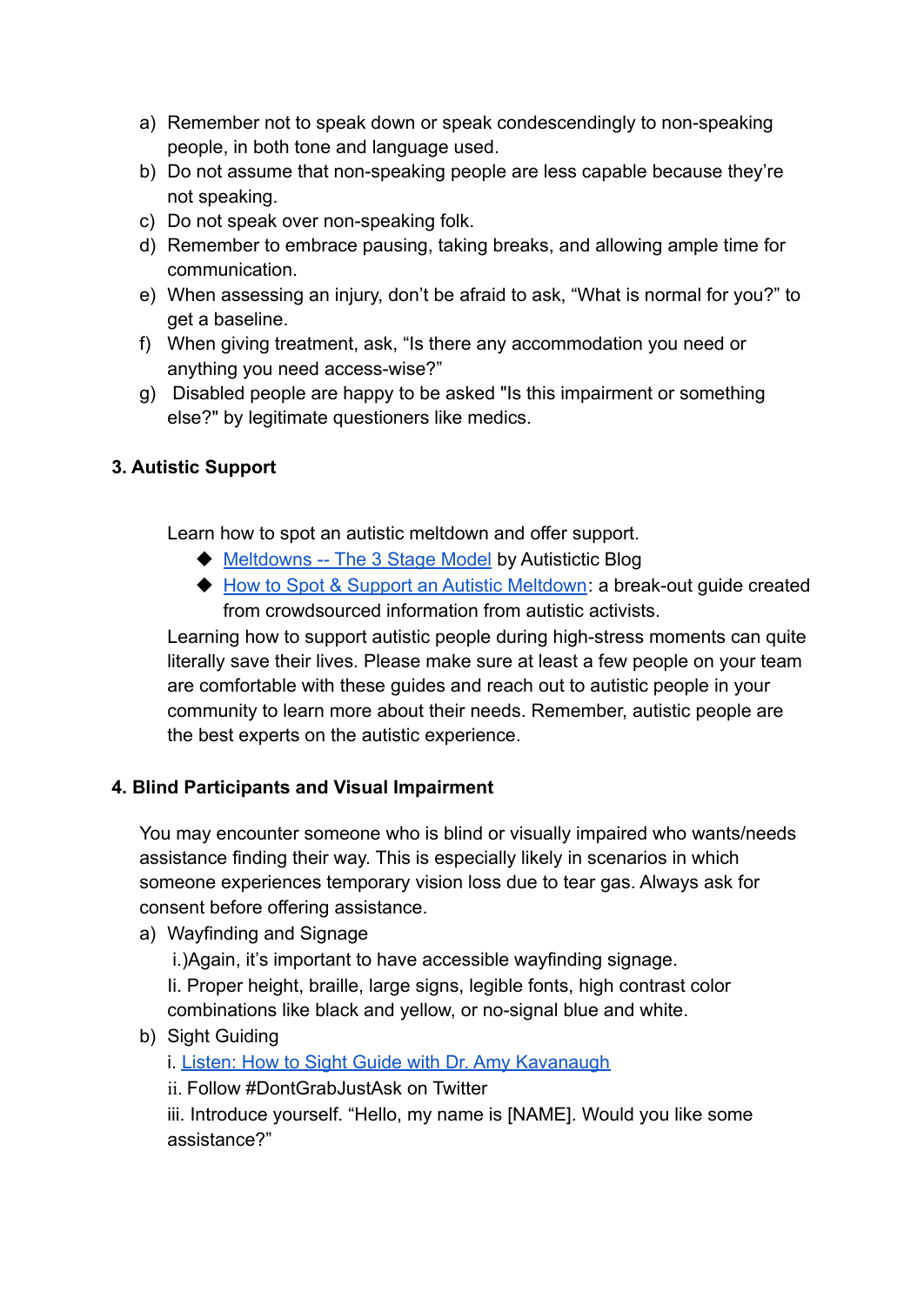iiii. Offer verbal descriptions. Example: "The cars have stopped to let you cross. There is a curb cut with a raised surface on the other side of the street." v. Hold a shoulder, or the crook of someone's arm to offer physical guidance. You may also need to physically support the person by placing your arm under their arms.

#### **5. D/deaf & Hard-of-Hearing Participants, and Participants with Hearing Loss**

In general, hearing aids and assistive listening devices amplify sounds, but do not necessarily make sounds clearer.

Tips for speaking to a person who is hard of hearing, [sourced from Camisha](http://www.vidaweb.org/conformitys-labor-tips-to-make-poetry-events-more-accessible-to-people-who-are-d-deaf-or-hard-of-hearing/) [L. Jones](http://www.vidaweb.org/conformitys-labor-tips-to-make-poetry-events-more-accessible-to-people-who-are-d-deaf-or-hard-of-hearing/):

- a) Lightly tap on their shoulder to get their attention, or wave.
- b) Face them with your mouth in clear view for lipreading if possible.
- c) Wear a clear mask to unobstruct as much of your mouth as safely possible.
- d) If a clear mask is unavailable, communicate by typing on a phone or writing on a piece of paper.
- e) Be cognizant of speed. Speak at a slower pace and try to enunciate, but not condescendingly so.
- f) Feel free to check in every once in a while to check that the person is hearing what you're saying.
- g) Be willing to repeat yourself when requested.
- h) Before raising your voice or shouting, ask if increasing volume would be helpful.
- i) People with hearing aids are at risk because hearing aids can be knocked off. Be aware of this at protests, marches, or events that could include shoving or chaotic movement.
- j) Download speech to text apps on your phone so you can communicate with d/Deaf folks and folks with hearing loss.
- k) It's good to have an interpreter or someone who knows BSL so d/Deaf people can communicate with you. Do your best to learn a few basic BSL phrases, even if it's just "yes" "no"?"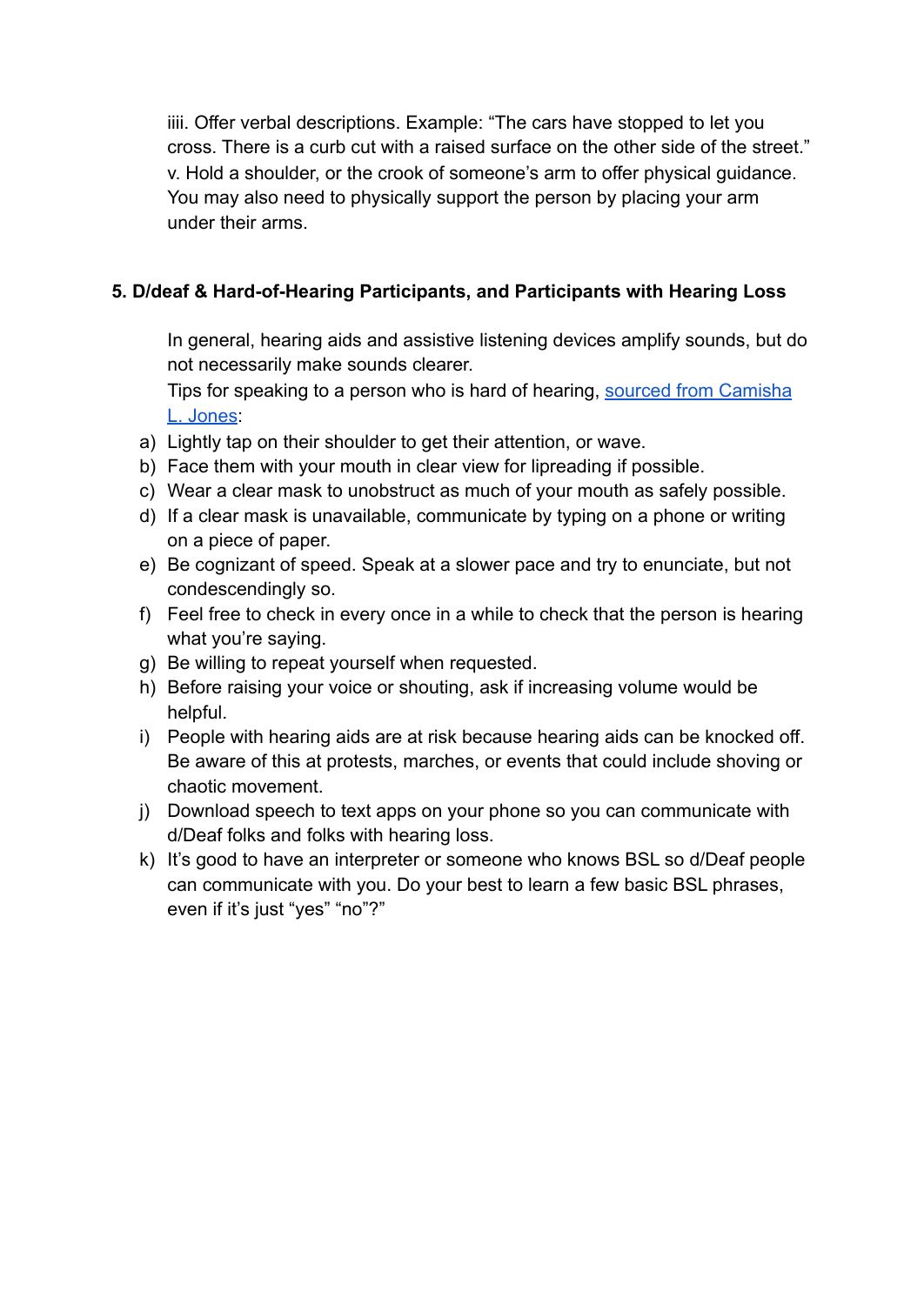# **After the Event**

Processing and evaluating an event is crucial for the sustainability of a movement. While we label this as after the event, much of this can be prepped before an event and sent out or distributed as the final step after an event. Attendees can also look to this section to plan out their post-event plan. For example, participants might place a laundry basket for their clothes in a garage or car, if possible, as to make the post event recuperation easier. Remember that everyone has access needs regardless of disability identity and anticipating rest, recuperation, and relaxation should be a part of strategy!

### **1. Check on your disabled audiences immediately after the event**!

a) Did anyone lose access to mobility devices, medications, glasses, hearing aids?

b) Is the physical space preventing anyone from mobility? (e.g. damage or blockades to ramps)

c) Does everyone have access to transportation home/away from the event?

#### **2. In the days following the event: Continue to check on your disabled allies!**

- a) Flare-ups of many illnesses/injuries are common after stressful/high energy events. Your disabled comrades are likely attending to chronic pain, illness, and injury.
- b) Find out what they need. i. Food? Touch? Ride to the doctor? Walk their dog? ii.Therapy resources? Processing support? Reassurance? Grounding?

# **After the Event: for Event Planners & Organisers**

- 1. Create after care practises
- a) Ensure that anyone who may have been triggered by the event has appropriate care before leaving them. Do not leave comrades in distress alone, ever.
- b) Make space to debrief the emotions of the actions, immediately and also on a continual basis. This should be a practice for all folks, not just disabled people. All spectrums of activism work are traumatising! Take space to talk about not just tactics but how those tactics made you feel. How can we make this work safer and more sustainable? How can we build safety within our organisations? Rest, recuperate, relax. See also suggestions for attendees, supports, & caregivers.